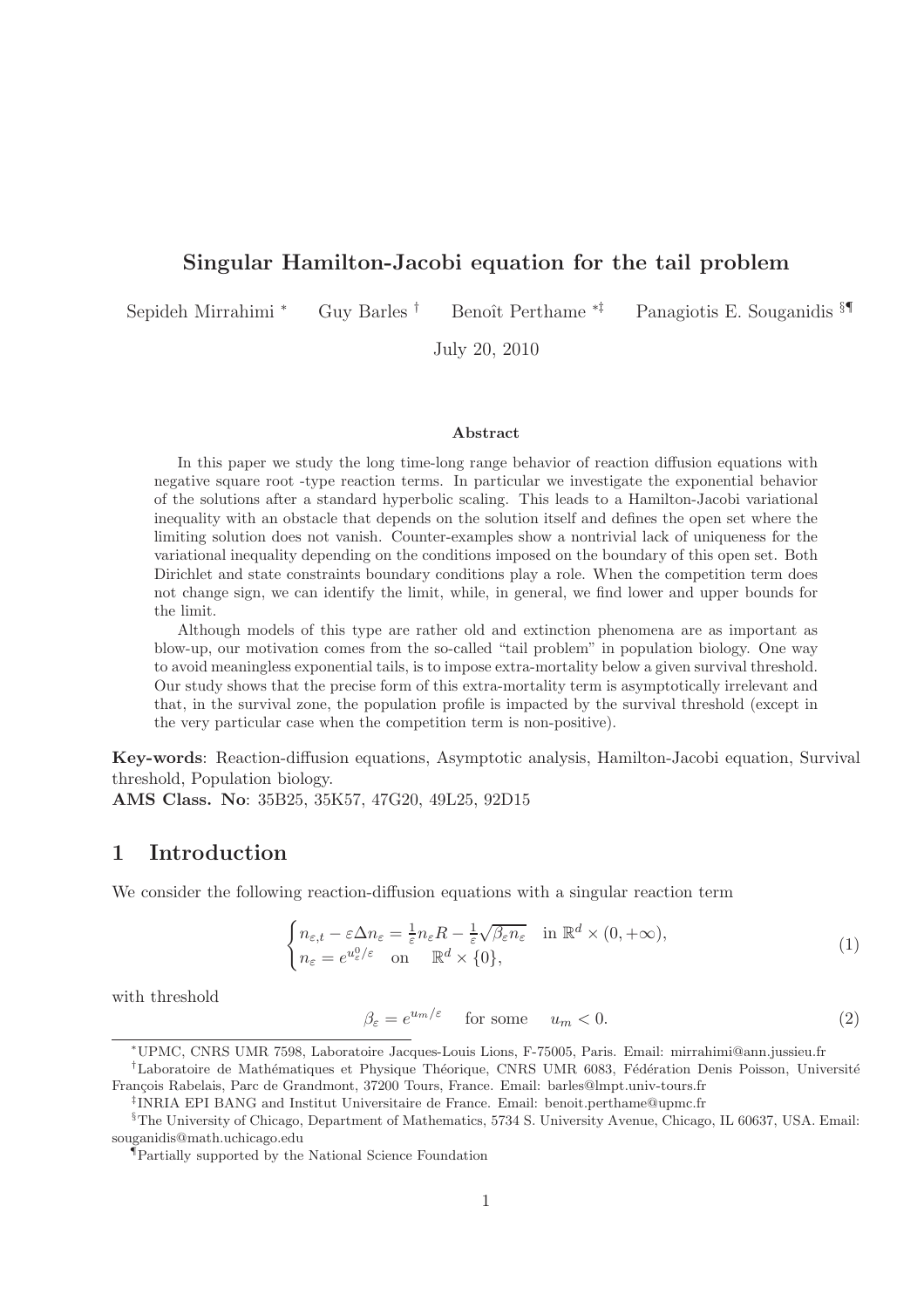The parameter  $\varepsilon > 0$  is introduced by a hyperbolic scaling with the aim to describe the long time and long range behavior of the unscaled problem (corresponding to  $\varepsilon = 1$ ).

The limiting behavior of scaled reaction-diffusion equations with KPP-type reaction has been studied extensively in, among other places, the theory of front propagation ([3, 17, 10]) using the so called WKB-(exponential) change of the unknown.

The novelty of the problem we are considering here is the negative square root term in the righthand side. To the best of our knowledge the first study of such nonlinearity goes back to [9] where it is proved that local extinction occurs, i.e., the solution can vanish in a domain and stay positive in another region. That a solution of a parabolic problem can vanish locally is a surprising effect and as singular as the blow-up phenomena for supercritical reactions terms ([15]).

In population biology such behavior prevents the so-called "tail problem" where very small (and thus meaningless) populations can generate artifacts ([12]). Although the mathematical analysis of the limit in (1) turns out to be a full subject in itself, our primary motivation comes from qualitative questions in population dynamics.

Along the same lines, in the context of front propagation, one may consider the modified Fisher–KPP equation

$$
n_{\varepsilon,t} - \varepsilon \Delta n_{\varepsilon} = \frac{1}{\varepsilon} n_{\varepsilon} (1 - n_{\varepsilon}) - \frac{1}{\varepsilon} \sqrt{\beta_{\varepsilon} n_{\varepsilon}} \quad \text{in } \mathbb{R}^d \times (0, +\infty),
$$

and ask the question whether the square root term changes fundamentally the study in [10] and [12] of the propagation of the invading/combustion fronts.

An elementary model in adaptive evolution is the non-local reaction-diffusion equation

$$
n_{\varepsilon,t} - \varepsilon \Delta n_{\varepsilon} = \frac{1}{\varepsilon} n_{\varepsilon} R(x, I_{\varepsilon}) - \frac{1}{\varepsilon} \sqrt{\beta_{\varepsilon} n_{\varepsilon}} \quad \text{in } \mathbb{R}^d \times (0, +\infty),
$$

where  $n_{\varepsilon}$  is the population density of individuals with phenotypical trait x and, for  $t > 0$ ,

$$
I_{\varepsilon}(t) = \int \psi(x) n_{\varepsilon}(x, t) dx.
$$

Here x denotes the trait, R represents the net growth rate while  $\psi$  is the consumption rate of individuals and  $I(t)$  is the total consumption of the resource at time t. The survival threshold is as in [12]. Finally  $\varepsilon$  may represent large time and rare mutations as introduced in [4, 5, 14].

It is known that under some assumptions the density concentrates as an evolving Dirac mass for the fittest trait. In biological terms this means that one or several dominant traits survive while other become extinct. Some phenomena as the discontinuous jumps of the fittest trait, non smooth branching and fast dynamics compared to stochastic simulations, motivated [12] to improve the model by including a survival threshold. Numerical results confirm that this modification gives dynamics comparable to stochastic models. It is interesting to investigate rigorously whether the dynamics of the Dirac concentration points are really changed by the survival threshold and to explain why its specific form (square root versus  $n_{\varepsilon}^{\alpha}$  with  $0 < \alpha < 1$ ) seems irrelevant.

A way to approach these questions is through the asymptotic analysis of  $n_{\varepsilon}$ . Since, as in the classical case (i.e., the Fisher-KPP equation without the square root term (see [10]),  $n_{\varepsilon}$  decays exponentially, the limit is better described using the Hopf-Cole transformation

$$
u_{\varepsilon} = \varepsilon \ln n_{\varepsilon},\tag{3}
$$

which, for  $u_{\varepsilon}^0 = \varepsilon \ln n_{\varepsilon}^0$ , leads to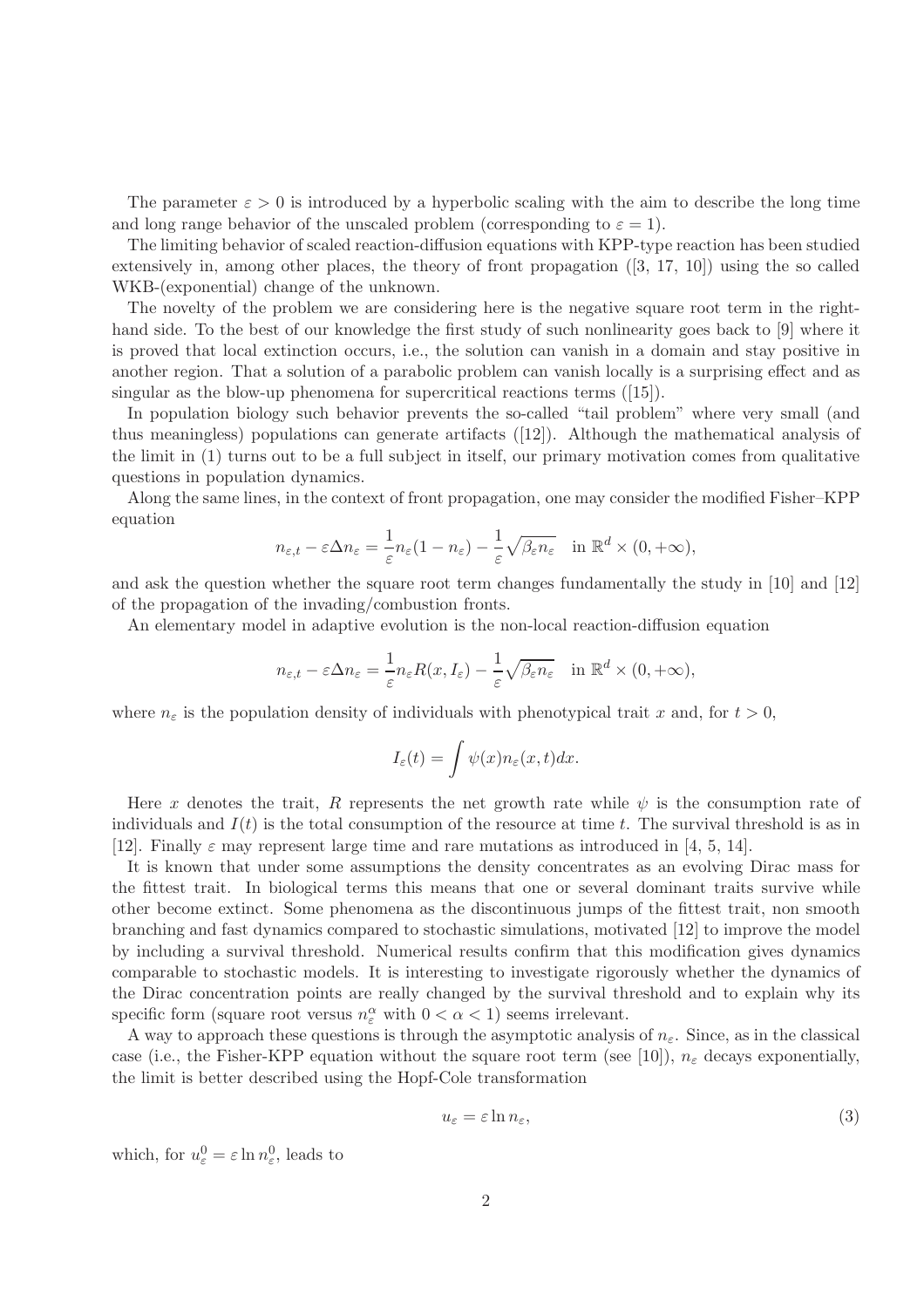$$
\begin{cases} u_{\varepsilon,t} - \varepsilon \Delta u_{\varepsilon} - |Du_{\varepsilon}|^2 = R - \exp\left((2\varepsilon)^{-1}(u_m - u_{\varepsilon})\right) & \text{in} \quad \mathbb{R}^d \times (0, +\infty), \\ u_{\varepsilon} = u_{\varepsilon}^0 & \text{in } \mathbb{R}^d \times \{0\}. \end{cases}
$$
 (4)

Throughout the paper we assume that there exist  $C > 0$  and  $u^0 \in C^{0,1}(\mathbb{R}^d)$  such that

$$
||R||_{C^{0,1}} \le C \quad \text{ and } \quad ||u^0|| \le C,
$$
 (5)

and

$$
u_{\varepsilon}^{0} \in C(\mathbb{R}^{d}), \quad u_{\varepsilon}^{0} \le C \quad \text{ and, as } \varepsilon \to 0, \quad u_{\varepsilon}^{0} \to u^{0} \quad \text{in} \quad C(\mathbb{R}^{d}).
$$
 (6)

It is easy to see, at least formally, that the  $u_{\varepsilon}$ 's converge, as  $\varepsilon \to 0$ , to some u satisfying, in the viscosity sense ([8]), the Hamilton-Jacobi problem

$$
\begin{cases}\n u_t = |Du|^2 + R & \text{in} \quad \Omega \subset \mathbb{R}^d \times (0, \infty), \\
 u = -\infty & \text{in} \quad \overline{\Omega}^c \cap (\mathbb{R}^d \times (0, \infty)), \\
 u \ge u_m & \text{in} \quad \overline{\Omega}, \\
 u = u^0 & \text{in} \quad \overline{\Omega} \cap \{0\},\n\end{cases} (7)
$$

with the space-time open set  $\Omega$  is defined by

$$
\Omega = \mathcal{I}nt \{(x, t) \in \mathbb{R}^d \times (0, \infty) : \lim_{\varepsilon \to 0} u_{\varepsilon}(x, t) > -\infty \}.
$$

Note that (7) resembles an obstacle problem where the obstacle depends on the solution itself. As a matter of fact the open set  $\Omega$  plays an important role and, hence, the problem may be better stated in terms of the pair  $(u, \Omega)$ . The difficulty is that there are many viscosity solutions (see Appendix A for examples) to this problem and the boundary conditions on  $\partial\Omega$  are of real importance.

The "natural" boundary conditions for (7) are the Dirichlet and state constraint ones. The former is

$$
\lim_{(x,t)\to(t_0,x_0)\in\partial\Omega} u(x,t) = u_m,\tag{8}
$$

while the latter says (see [16]) that

$$
u
$$
 is a super-solution in  $\overline{\Omega}$  and a sub-solution in  $\Omega$ . (9)

The basic questions are:

• What boundary condition should be satisfied by the limit of the  $u_{\varepsilon}$ 's on  $\partial\Omega$ ? Dirichlet or state constraint ? It is most probably the latter, since not all solutions to (7) satisfy the former. To the best of our knowledge, however, there are no available results for state constraint problems with time varying and non smooth domains. Most of the work in this paper is geared towards going around this difficulty.

• What stability is induced by the selection of the correct solution to (7)? Is it the maximal subsolution?

• Does the limit of the  $u_{\varepsilon}$ 's depend on the specific form of the survival threshold, i.e., can we replace  $(\beta_{\varepsilon} n_{\varepsilon})^{1/2}$  by  $(\beta_{\varepsilon} n_{\varepsilon})^{\alpha}$  with  $\alpha \in (0,1)$  without affecting the limit?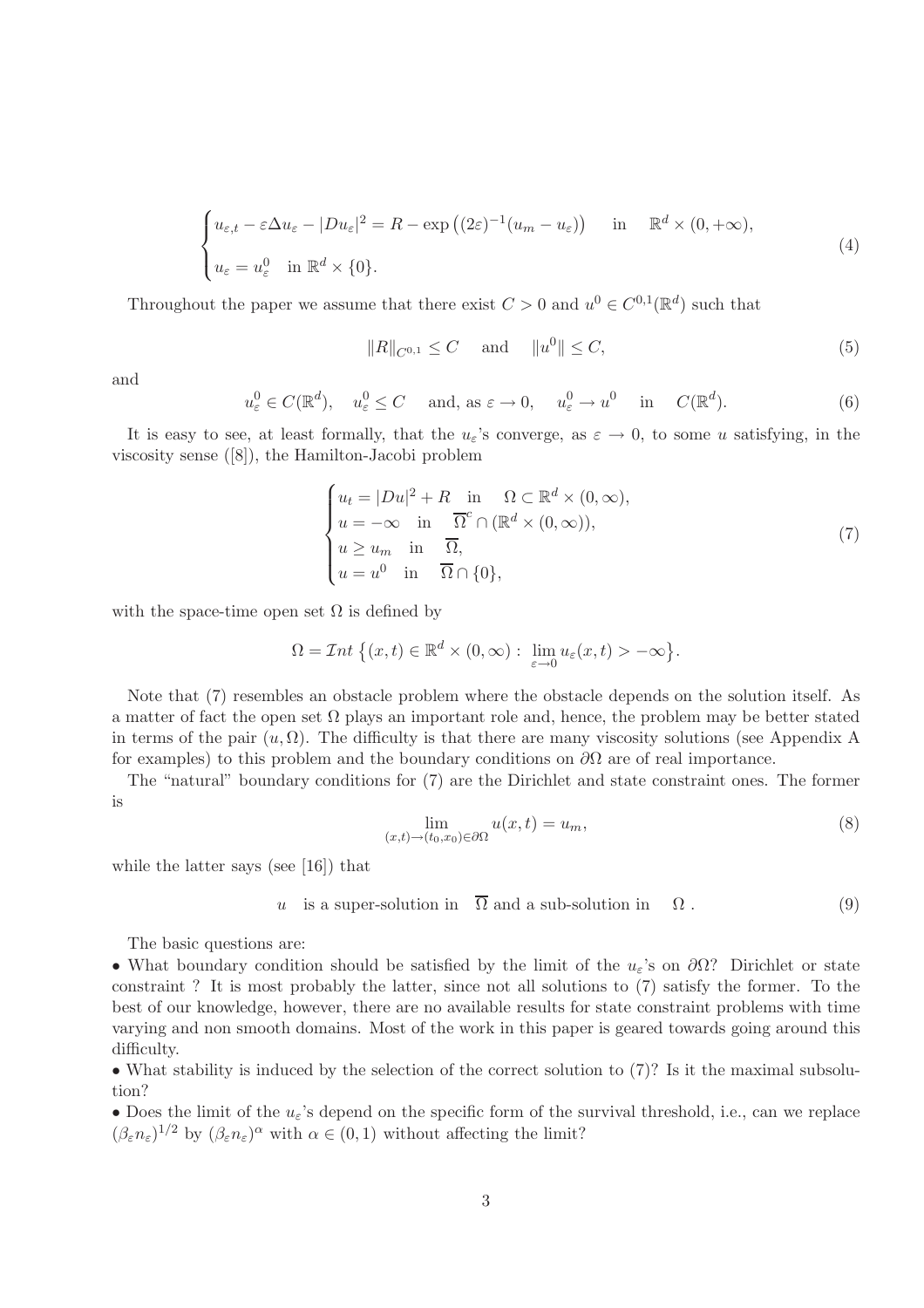To study (1) it is useful to consider the problem

$$
\begin{cases} n_{\varepsilon,t}^1 - \varepsilon \Delta n_{\varepsilon}^1 = \frac{n_{\varepsilon}^1}{\varepsilon} R & \text{in} \quad \mathbb{R}^d \times (0, +\infty), \\ n_{\varepsilon}^1 = \exp(\varepsilon^{-1} u_{\varepsilon}^0) & \text{in } \mathbb{R}^d \times \{0\}. \end{cases}
$$
 (10)

In view of the above assumptions the theory of viscosity solutions yields that the  $u_{\varepsilon}^{1}$ 's defined by

$$
u_{\varepsilon}^{1} = \varepsilon \ln n_{\varepsilon}^{1},\tag{11}
$$

converge, as  $\varepsilon \to 0$ , locally uniformly to  $u^1 \in C(\mathbb{R}^d \times (0,\infty))$ , the unique solution of the eikonal -type equation

$$
\begin{cases}\n u_t^1 = |Du^1|^2 + R & \text{in } \mathbb{R}^d \times (0, +\infty), \\
 u^1 = u^0 & \text{in } \mathbb{R}^d \times \{0\}.\n\end{cases}
$$
\n(12)

The maximum principle yields the comparison  $n_{\varepsilon} \leq n_{\varepsilon}^{1}$ , which in turn implies that  $u_{\varepsilon} \leq u_{\varepsilon}^{1}$  and, in the limit (this has to be stated more carefully),  $u \leq u^1$ . It also follows from (4), at least formally, that, as  $\varepsilon \to 0$ ,  $u_{\varepsilon} \to -\infty$  in  $\mathbb{R}^d \backslash \overline{\Omega^1}$ ,

where

$$
\Omega^1 = \{ (x, t) \mid u^1(x, t) > u_m \}.
$$
\n(13)

It turns out that the case of nonpositive rate is particularly illuminating and the above questions can be answered completely and positively using  $u^1$  (see Section 2).

The problem is considerably more complicated when  $R$  takes positive values. In this case we introduce an iterative procedure to build successive sub- and super-solutions (Section 3). This construction gives the complete limit of  $u_{\varepsilon}$  in the case where R is constant (Section 4). It follows that the limit is not the maximal subsolution of (7) and the Dirichlet condition is not enough to select it. In Section 5, we analyze the case of strictly positive spatially dependent  $R$  and provide a complete answer in terms of the iterative procedure. The relative roles of the Dirichlet and state constraint boundary conditions appear clearly in this case. In the Appendix we present some examples as well as the proofs of few technical facts used earlier.

We conclude the Introduction with the definition and the notation of the half-relaxed limits that we will be using throughout the paper. To this end, if  $(w_{\varepsilon})_{\varepsilon>0}$  is a family of bounded functions, the upper and lower limits, which are denoted by  $\bar{w}$  and  $\underline{w}$  respectively, are given by

$$
\overline{w}(x) = \limsup_{\varepsilon \to 0, y \to x} w_{\varepsilon}(y) \quad \text{and} \quad \underline{w}(x) = \liminf_{\varepsilon \to 0, y \to x} w_{\varepsilon}(y). \tag{14}
$$

#### 2 Nonpositive growth rate

In this section we assume that

$$
R \le 0 \quad \text{in} \quad \mathbb{R}^d. \tag{15}
$$

When (15) holds, the behavior of the  $u_{\varepsilon}$ 's, in the limit  $\varepsilon \to 0$ , can be described completely and the solution  $u^1$  of (12) carries all the information.

We have: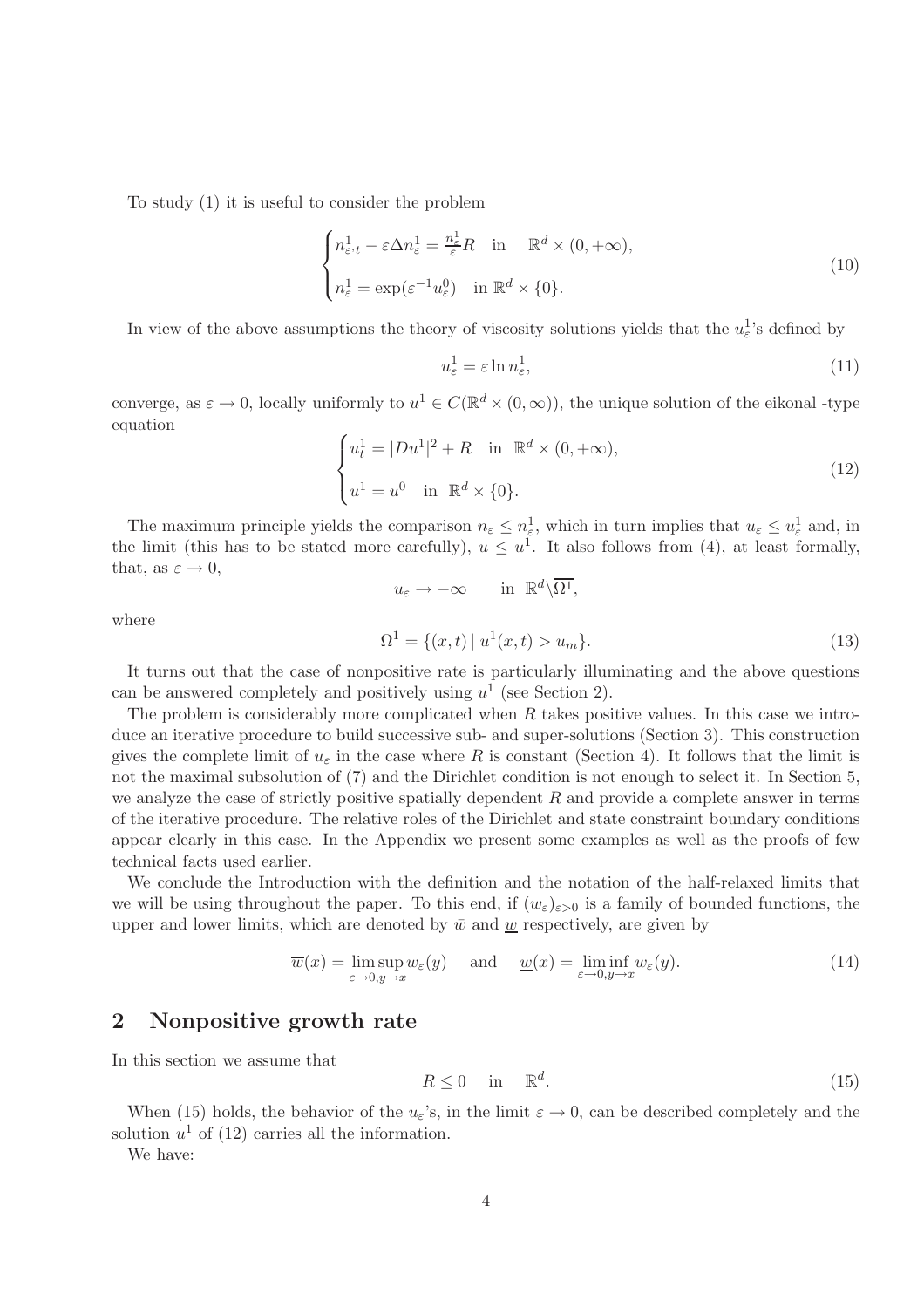**Theorem 2.1.** *Assume (5), (6) and (15). Then, as*  $\varepsilon \to 0$ *, the*  $u_{\varepsilon}$ *'s converge, locally uniformly in*  $\Omega^1$ *and pointwise in*  $\mathbb{R}^d \setminus \overline{\Omega^1}$ , to

$$
u(x,t) = \begin{cases} u^1(x,t) & \text{for } (x,t) \in \Omega^1, \\ -\infty & \text{for } (x,t) \in \mathbb{R}^d \backslash \overline{\Omega^1}, \end{cases}
$$
(16)

*with*  $u^1$  *and*  $\Omega^1$  *defined by (12) and (13) respectively. In particular,*  $u(x,t) \to u_m$  *as*  $(x,t) \to \partial \Omega^1$ .

Before we begin with the proof we discuss below several observations which are important to explain the meaning of the results.

The u associated with the open set  $\Omega^1$  is the maximal solution to (7). Indeed any other solution  $\tilde{u}$ , with the corresponding open set  $\tilde{\Omega}$ , satisfies  $\tilde{u} \leq u^1$  and thus  $\tilde{\Omega} \subset \Omega^1$  and  $\tilde{u} \leq u$ . It also satisfies the Dirichlet and state constraint boundary conditions. To verify the latter we notice, using the standard optimal control formula ([13, 11, 1]), that

$$
u^{1}(x,t) = \sup_{\substack{(x(s),s) \in \mathbb{R}^{d} \times [0,\infty) \\ x(t) = x}} \left\{ \int_{0}^{t} \left( -\frac{|\dot{x}(s)|^{2}}{4} + R(x(s)) \right) ds + u_{0}(x(0)) \right\}.
$$

If  $\tilde{x}(\cdot)$  is an optimal trajectory, the Dynamic Programming Principle implies that, for any  $0 < \tau < t$ ,

$$
u^{1}(x,t) = \int_{\tau}^{t} \left( -\frac{|\dot{\tilde{x}}(s)|^{2}}{4} + R(\tilde{x}(s)) \right) ds + u^{1}(\tilde{x}(\tau), \tau).
$$

Since R is nonpositive,  $u^1$  is decreasing along the optimal trajectory. It follows that, if  $u^1(x,t) > u_m$ , then, for all  $0 \leq \tau < t$ ,  $u^1(\tilde{x}(\tau), \tau) > u_m$ .

Hence, for all  $(x,t) \in \Omega^1$ ,

$$
u(x,t) = \sup_{\substack{(x(s),s)\in\Omega^1\\x(t)=x}} \left\{ \int_0^t \left( -\frac{|x(s)|^2}{4} + R(x(s)) \right) ds + u_0(x(0)) \right\},\,
$$

and, therefore,  $u$  verifies the state constraint condition. Moreover, the limit  $u$  does not depend on the details on the extra death term. In particular it is same for a term like  $-n_\varepsilon^{\gamma} \exp(\varepsilon^{-1} \gamma u_m)$  with  $0 < \gamma < 1$ .

We continue with the

*Proof of Theorem 2.1.* As already discussed, we know that  $u_{\varepsilon} \leq u_{\varepsilon}^1$  but we cannot obtain directly the other inequality. It is therefore necessary to introduce a pair of auxiliary functions  $v_{\varepsilon}^A$  and  $v_{\varepsilon}^{A,1}$  which converge, as  $\varepsilon \to 0$ , in  $C(\mathbb{R}^d \times (0,\infty))$  to  $\max(u^1,-A)$ . Using this information for appropriate values of the parameter A, we then prove that, as  $\varepsilon \to 0$ ,  $u_{\varepsilon} \to u^1$  locally uniformly in the open set

$$
\mathcal{A} = \{ (x, t) : \ u^1(x, t) > u_m \},\tag{17}
$$

and  $u_{\varepsilon} \to -\infty$  locally uniformly in the open set

$$
\mathcal{B} = \{ (x, t) : u^1(x, t) < u_m \}. \tag{18}
$$

To this end, for A such that

$$
0 < A < -u_m,\tag{19}
$$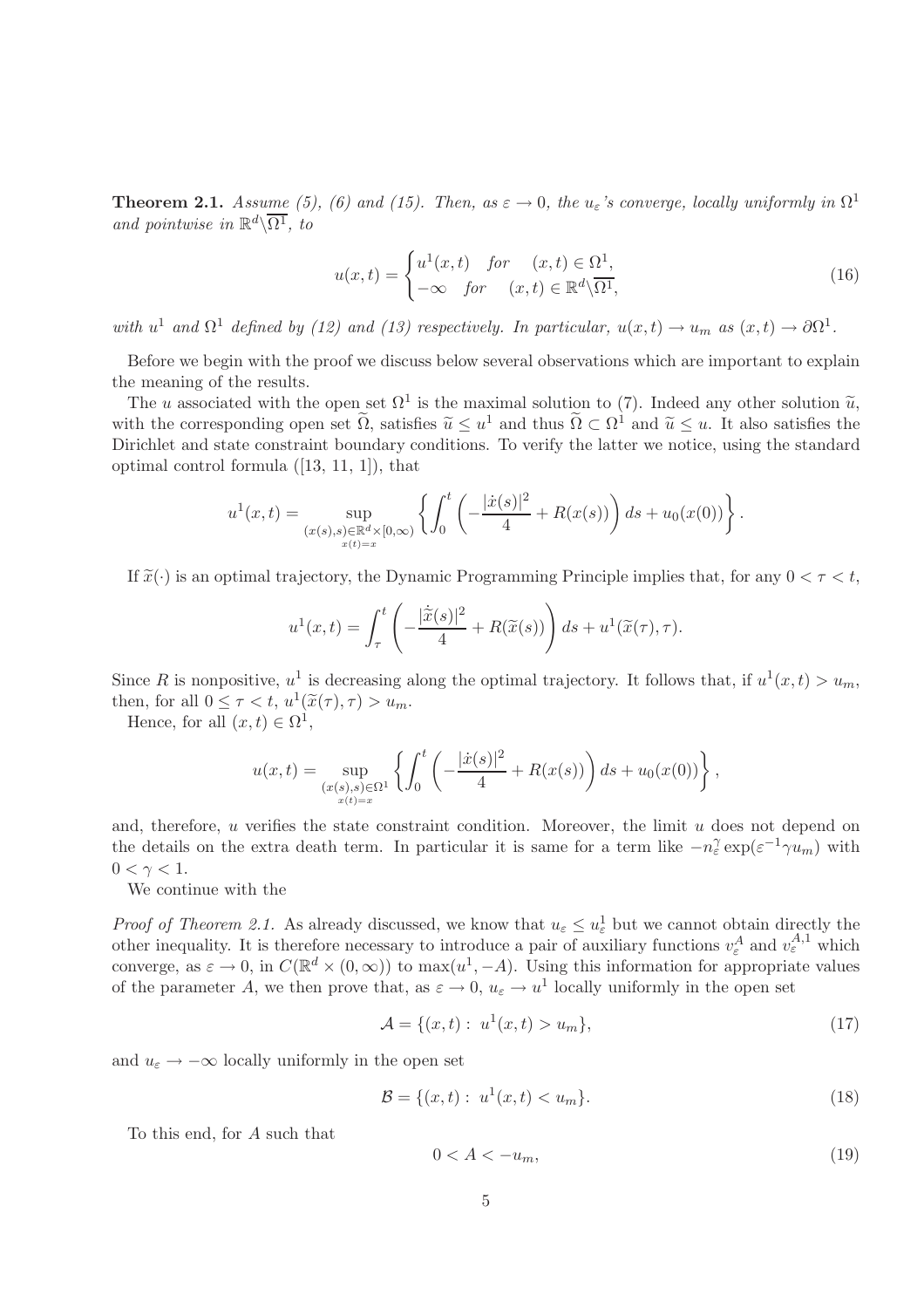we consider the functions  $v_{\varepsilon}^A$  and  $v_{\varepsilon}^{A,1}$  given by

$$
n_{\varepsilon} + \exp(\frac{-A}{\varepsilon}) = \exp(\frac{v_{\varepsilon}^{A}}{\varepsilon}) \quad \text{and} \quad n_{\varepsilon}^{1} + \exp(\frac{-A}{\varepsilon}) = \exp(\frac{v_{\varepsilon}^{A,1}}{\varepsilon}). \tag{20}
$$

We have:

**Proposition 2.2.** *Assume (5), (6), (19) and (15). The*  $v_{\varepsilon}^{A,1}$ 's and  $v_{\varepsilon}^{A}$ 's converge, as  $\varepsilon \to 0$ , in  $C(\mathbb{R}^d\times[0,\infty))$  *to the unique solution*  $v^{A,1}$  *of* 

$$
\begin{cases}\n\min (v^{A,1} + A, v_t^{A,1} - |Dv^{A,1}|^2 - R) = 0 & \text{in } \mathbb{R}^d \times (0, \infty), \\
v^{A,1} = \max (u^0, -A) & \text{on } \mathbb{R}^d \times \{0\}.\n\end{cases}
$$
\n(21)

*Consequently, as*  $\varepsilon \to 0$ *, the*  $v_{\varepsilon}^A \to v^{A,1} = \max(u^1, -A)$  *in*  $C(\mathbb{R}^d \times [0, \infty))$ *.* 

We present the proof at the end of this section and next we prove the convergence of the  $u_{\varepsilon}$ 's in the sets  $A$  and  $B$ . We begin with the former.

To this end fix  $(x_0, t_0) \in \mathcal{A}$ . By the definition of  $\mathcal{A}$  we have  $u^1(x_0, t_0) > u_m$  and, hence, we can choose A such that  $u^1(x_0,t_0) > -A > u_m$ . It follows from Proposition 2.2 that, as  $\varepsilon \to 0$  and uniformly in any neighborhood of  $(x_0, t_0)$ ,

$$
v_{\varepsilon}^A \to v^{A,1} = \max(-A, u^1) = u^1.
$$

Using the latter, the choice of A and the fact that

$$
u_{\varepsilon} = v_{\varepsilon}^A + \varepsilon \ln(1 - \exp(\varepsilon^{-1}(-A - v_{\varepsilon}^A))),
$$

we deduce that, as  $\varepsilon \to 0$ ,  $u_{\varepsilon} \to u^1$  uniformly in any neighborhood of  $(x_0, t_0)$ .

Next we consider the limiting behavior in the set  $\mathcal{B}$ . To this end, observe that, using (3), (11) and a sub-solution argument, we find  $u_{\varepsilon} \le u_{\varepsilon}^1$  and, thus,  $\overline{u} \le u^1$ , and

$$
\overline{u} < u_m \quad \text{in} \quad \mathcal{B}.
$$

Next assume that, for some  $(x_0, t_0) \in \mathcal{B}$ ,  $\overline{u}(x_0, t_0) > -\infty$ . Since  $\overline{u}$  is upper semi-continuous, there exists a family  $(\phi_{\alpha})_{\alpha>0}$  of smooth functions such that  $\overline{u} - \phi_{\alpha}$  attains a strict local maximum at some  $(x_{\alpha},t_{\alpha})$  and, as  $\alpha\rightarrow 0$ ,

$$
(x_{\alpha}, t_{\alpha}) \to (x_0, t_0), \quad \overline{u}(y_{\alpha}, x_{\alpha}) \ge \overline{u}(x_0, t_0) \quad \text{and} \quad \overline{u}(t_{\alpha}, x_{\alpha}) \to \overline{u}(x_0, t_0).
$$

It follows that there exists points  $(x_{\alpha,\varepsilon},t_{\alpha,\varepsilon})$  such that  $u_{\varepsilon}-\phi_{\alpha}$  attains a local maximum at  $(x_{\alpha,\varepsilon},t_{\alpha,\varepsilon})$ ,  $(x_{\alpha,\varepsilon},t_{\alpha,\varepsilon})\to (x_\alpha,t_\alpha)$ , as  $\varepsilon\to 0$ , and, in view of (4), at  $(x_{\alpha,\varepsilon},t_{\alpha,\varepsilon})$ ,

$$
\phi_{\alpha,t} - \varepsilon \Delta \phi_\alpha - |D\phi_\alpha|^2 - R \leq -\exp((2\varepsilon)^{-1}(u_m - u_\varepsilon)).
$$

Letting  $\varepsilon \to 0$  we obtain, at  $(x_\alpha, t_\alpha)$ ,

$$
\phi_{\alpha,t} - |D\phi_{\alpha}|^2 - R \le \limsup_{\varepsilon \to 0} \left[ -\exp((2\varepsilon)^{-1}(u_m - u_\varepsilon(x_{\alpha,\varepsilon}, t_{\alpha,\varepsilon}))) \right].
$$

The definition of  $\overline{u}$  yields

$$
\limsup_{\varepsilon \to 0} u_{\varepsilon}(x_{\alpha,\varepsilon}, t_{\alpha,\varepsilon}) \le \overline{u}(x_{\alpha}, t_{\alpha})
$$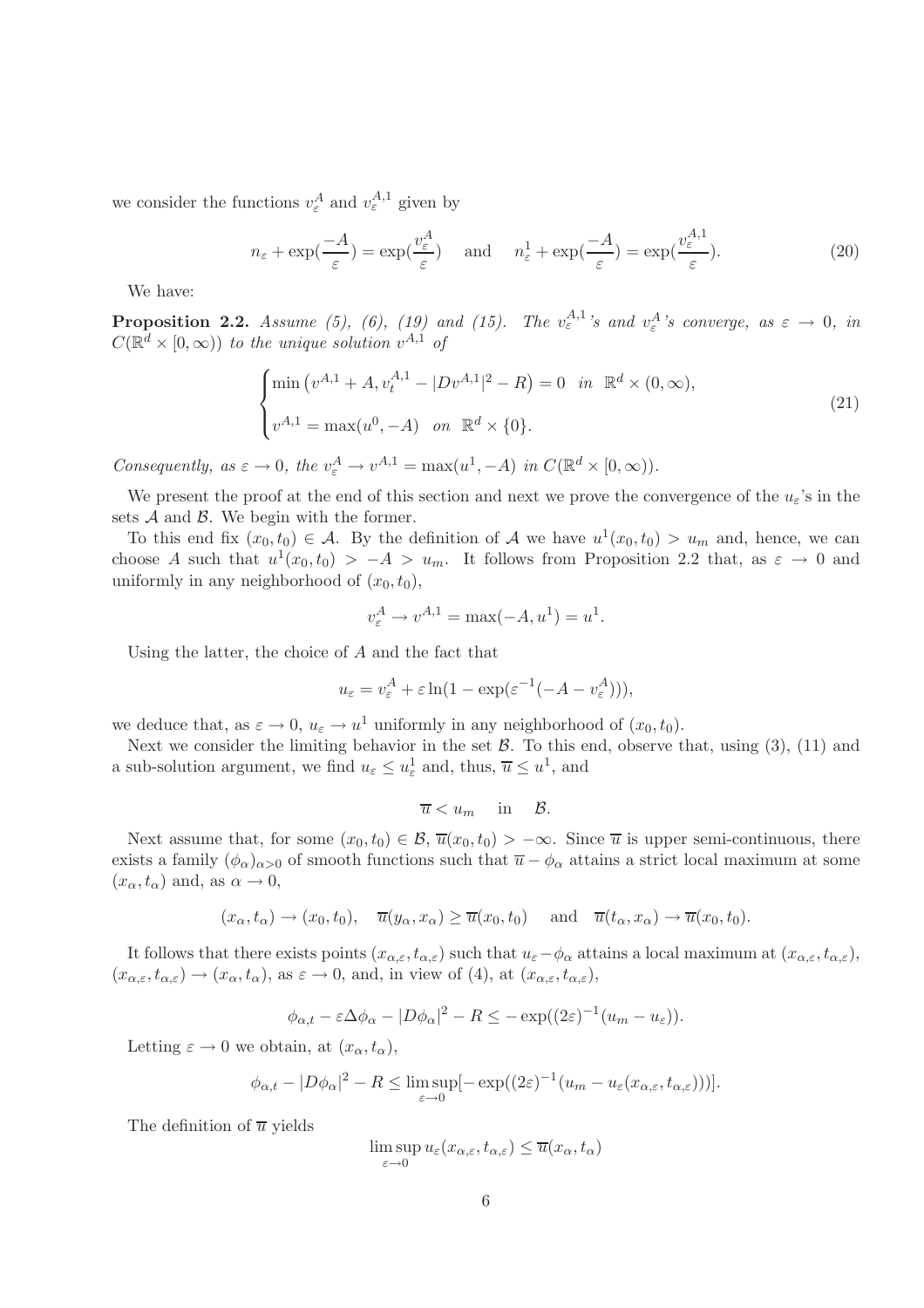and, since, for  $\alpha$  sufficiently small,  $\overline{u}(x,t) < u_m$ , we have  $\overline{u}(t_\alpha,x_\alpha) < u_m$ ,

$$
\limsup_{\varepsilon \to 0} \left[ -\exp((2\varepsilon)^{-1} (u_m - u_\varepsilon(x_{\alpha,\varepsilon}, t_{\alpha,\varepsilon}))) \right] = -\infty
$$

and, finally, at  $(x_{\alpha},t_{\alpha})$ ,

$$
\phi_{\alpha,t} - |D\phi_{\alpha}|^2 - R \leq -\infty,
$$

which is not possible because  $\phi_{\alpha}$  is a smooth function.

The claim about the uniform convergence on compact is an immediate consequence of the upper semicontinuity of  $\overline{u}$  and the previous argument.

We conclude the section with the proof of Proposition 2.2. Since it is long, before entering in the details, we briefly describe the main steps. Then we establish that the half relaxed upper and lower limits  $\overline{v}^{\alpha}$  and  $\underline{v}^{\alpha}$  are respectively sub- and super-solutions of (21). We conclude by identifying the limit.

We have:

*Proof of Proposition 2.2.* By the definition of  $v_{\varepsilon}^A$ , we have  $v_{\varepsilon}^A > -A$  and, thus, the family  $(v_{\varepsilon}^A)_{\varepsilon} > 0$ is bounded from below.

To prove an upper bound we first notice that on  $\mathbb{R}^d \times \{0\}$ 

$$
v_{\varepsilon}^{A} = u_{\varepsilon}^{0} + \varepsilon \ln(1 + e^{\frac{-A - u_{\varepsilon}^{0}}{\varepsilon}}) \quad \text{and} \quad v_{\varepsilon}^{A} = -A + \varepsilon \ln(1 + e^{\frac{A + u_{\varepsilon}^{0}}{\varepsilon}}), \tag{22}
$$

and, hence,

$$
v_{\varepsilon}^A \le \max(u_{\varepsilon}^0 + \varepsilon \ln(2), -A + \varepsilon \ln(2))
$$
 on  $\mathbb{R}^d \times \{0\},$ 

and, in view of (6),

$$
v_{\varepsilon}^A \le C_A \quad \text{on} \quad \mathbb{R}^d \times \{0\},
$$

for  $C_A > 0$  such that  $\max(-A, u_\varepsilon^0) \le C_A$ .

Moreover, since 
$$
R \leq 0
$$
, we have

$$
v_{\varepsilon,t}^A - \varepsilon \Delta v_{\varepsilon}^A - |D v_{\varepsilon}^A|^2 = \frac{n_{\varepsilon}}{n_{\varepsilon} + \exp(\frac{-A}{\varepsilon})} R - \frac{\sqrt{\beta_{\varepsilon} n_{\varepsilon}}}{n_{\varepsilon} + \exp(\frac{-A}{\varepsilon})} \le 0 \quad \text{in} \quad \mathbb{R}^d \times (0, \infty). \tag{23}
$$

It follows from the maximum principle that

$$
v_{\varepsilon}^A \le C_A + \varepsilon \ln(2)
$$
 in  $\mathbb{R}^d \times (0, \infty)$ .

Next we show that  $\underline{v}^A$  is a super-solution of (21). Since  $u_m < -A$ ,

$$
0 \le \frac{n_{\varepsilon}}{n_{\varepsilon} + \exp(\frac{-A}{\varepsilon})} \le 1,
$$

and

$$
\frac{\sqrt{\beta_\varepsilon n_\varepsilon}}{n_\varepsilon+\exp(\frac{-A}{\varepsilon})}\leq \frac{\sqrt{\beta_\varepsilon n_\varepsilon}}{2\sqrt{n_\varepsilon\exp(\frac{-A}{\varepsilon})}}=\frac{1}{2}\exp(\frac{u_m+A}{2\varepsilon}),
$$

 $\Box$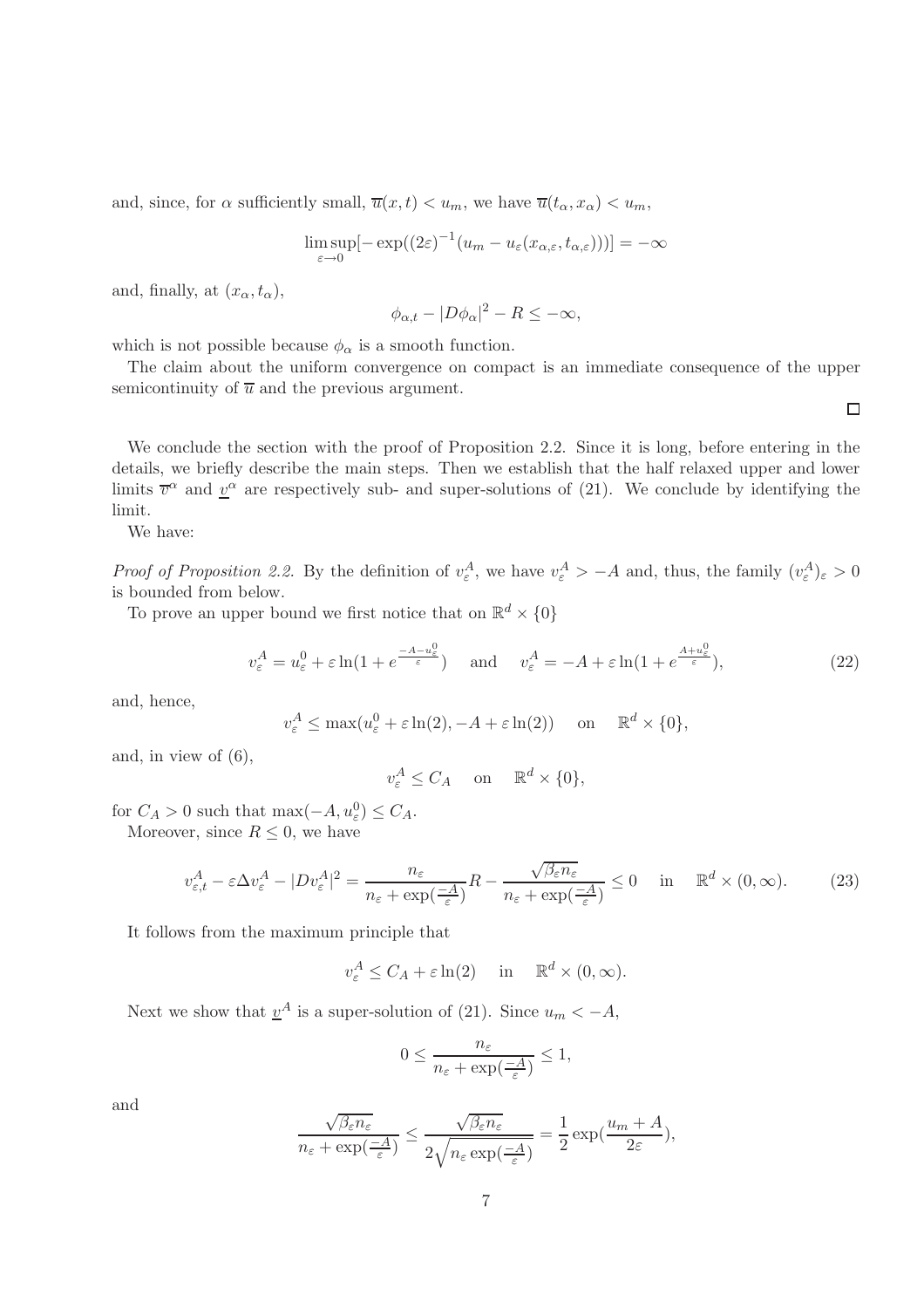as  $\varepsilon \to 0$  and uniformly on  $\mathbb{R}^d \times (0, \infty)$ , we have

$$
\frac{\sqrt{\beta_{\varepsilon} n_{\varepsilon}}}{n_{\varepsilon} + \exp(\frac{-A}{\varepsilon})} \to 0. \tag{24}
$$

From (15) and (23) we then deduce that, in  $\mathbb{R}^d \times (0, \infty)$ ,

$$
v_{\varepsilon,t}^A - \varepsilon \Delta v_{\varepsilon}^A - |D v_{\varepsilon}^A|^2 \ge R - O(\varepsilon),\tag{25}
$$

while by the definition of  $v_{\varepsilon}^A$  we also have

$$
v_{\varepsilon}^A + A \ge 0. \tag{26}
$$

Combining (25) and (26) and using the basic stability properties of the viscosity solutions (see [2]) we find that the lower semi-continuous function  $\underline{v}^A$  is a viscosity super-solution of (21).

To prove that  $\overline{v}^A$  is a sub-solution to (21) we assume that, for some smooth  $\phi$ ,  $\overline{v}^A - \phi$  has a strict local maximum at  $(x_0, t_0)$ . It follows that there exists a family, which for notational simplicity we denote again by  $\varepsilon$ , of points  $(x_{\varepsilon}, t_{\varepsilon})_{\varepsilon > 0} \in \mathbb{R}^d \times (0, \infty)$  such that  $v_{\varepsilon}^A - \phi$  has a local maximum at  $(x_{\varepsilon}, t_{\varepsilon})$ , and, as  $\varepsilon \to 0$ ,  $(x_{\varepsilon}, t_{\varepsilon}) \to (x_0, t_0)$  and  $v_{\varepsilon}^A(x_{\varepsilon}, t_{\varepsilon}) \to \overline{v}^A(x_0, t_0)$  (See [2]).

We also know, still using (23) and (24), that  $v_{\varepsilon}^A$  solves

$$
v_{\varepsilon,t}^A - \varepsilon \Delta v_{\varepsilon}^A - |D v_{\varepsilon}^A|^2 = \left(1 - \exp\left(\frac{-A - v_{\varepsilon}^A}{\varepsilon}\right)\right)R - O(\varepsilon).
$$

It then follows that, at  $(x_{\varepsilon},t_{\varepsilon})$ ,

$$
\phi_t - \varepsilon \Delta \phi - |D\phi|^2 - \left(1 - \exp(\varepsilon^{-1}(-A - v_\varepsilon^A))R \le O(\varepsilon)\right). \tag{27}
$$

Recall that  $\lim_{\varepsilon \to 0} v_{\varepsilon}^A(x_{\varepsilon}, t_{\varepsilon}) = \overline{v}^A(x_0, t_0) \geq -A$ . Hence, if  $\overline{v}^A(x_0, t_0) > -A$ , then

$$
\lim_{\varepsilon \to 0} \exp(\varepsilon^{-1}(-A - v_{\varepsilon}^A(x_{\varepsilon}, t_{\varepsilon}))) = 0.
$$

From this and (27) we deduce that, if  $\overline{v}^A(x_0, t_0) > -A$ , then, at  $(x_0, t_0)$ ,

 $\phi_t - |D\phi|^2 - R \leq 0,$ 

and, hence, the claim.

Next we show that  $\overline{v}$  and v satisfy the appropriate initial conditions. Indeed, in view of (6) and (22) we know that, as  $\varepsilon \to 0$ ,

$$
v_{\varepsilon}^A \to \max(-A, u^0)
$$
 on  $\mathbb{R}^d \times \{0\}.$ 

It also follows from a classical argument in theory of viscosity solutions ([2, 3]) that, on  $\mathbb{R}^d \times \{0\}$ ,

$$
\overline{v}^A - \max(-A, u^0) \le 0
$$
 and  $\underline{v}^A - \max(-A, u^0) \ge 0$ .

Hence  $\bar{v}^A$  ( $\underline{v}^A$  resp.) satisfies the discontinuous viscosity sub-solution (super-solution resp.) initial condition corresponding to (21). (See [2], [3]).

We already know from the definition of  $\overline{v}^A$  and  $\underline{v}^A$  that

$$
\underline{v}^A \le \overline{v}^A,
$$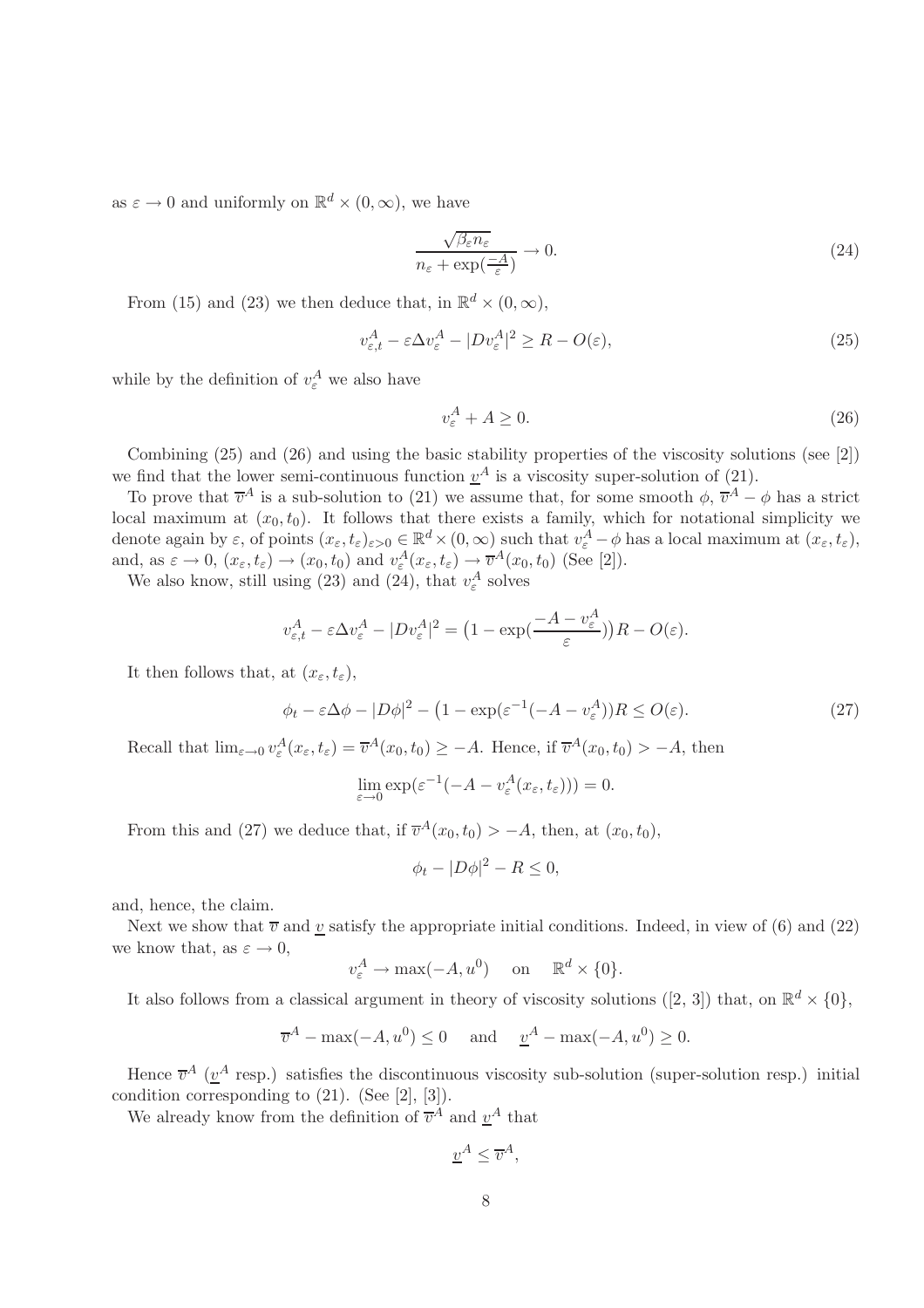while from the comparison property for  $(21)$  in the class of semi-continuous viscosity solutions (see [1, 2, 7]) we conclude from the steps above that

$$
\overline{v}^A \leq \underline{v}^A \quad \text{in} \quad \mathbb{R}^d \times (0, \infty).
$$

Hence  $\underline{v}^A = \overline{v}^A = v^{A,1}$  is the unique continuous viscosity solution of (21) and consequently  $v_{\varepsilon}^A$  and  $v_{\varepsilon}^{A,1}$  converge, as  $\varepsilon \to 0$  and locally uniformly, to  $v^{A,1}$ .

Combining (3) and (20) we find

$$
v_{\varepsilon}^{A,1} = u_{\varepsilon}^1 + \varepsilon \ln(1 + e^{\frac{-A - u_{\varepsilon}^1}{\varepsilon}})
$$
 and  $v_{\varepsilon}^{A,1} = -A + \varepsilon \ln(1 + e^{\frac{A + u_{\varepsilon}^1}{\varepsilon}}).$ 

Moreover, from the general Hamilton-Jacobi theory [14, 4] we know that, as  $\varepsilon \to 0$ ,  $u_{\varepsilon}^1 \to u^1$  locally uniformly. Hence, still for  $A < -u_m$ , we obtain that, as  $\varepsilon \to 0$ ,

$$
v_{\varepsilon}^{A,1} \to \max(u^1, -A)
$$
 in  $\mathbb{R}^d \times [0, \infty)$ .

It also follows that the  $v_{\varepsilon}^{A}$ 's converge, as  $\varepsilon \to 0$ , locally uniformly to  $v^{A,1} = \max(u^1, -A)$ .  $\Box$ 

#### 3 The limit for general rate

When R changes sign, the situation is much more complicated and  $(16)$  does not hold in general. In this case we are able to provide only inequalities for the limsup and liminf of the  $u<sub>\epsilon</sub>$ 's, which we use later to characterize the limit when  $R$  is positive.

Given  $u_0$ ,  $\delta > 0$  and  $u^1$  defined by (12) with  $u^1 = u_0$  on  $\mathbb{R}^d \times \{0\}$ , next we introduce the family  $(u_i^{\delta}[u_0], \mathcal{C}_i^{\delta}[u_0], \Omega_i^{\delta}[u_0])_{i \in \mathbb{Z}^+}$  in  $C(\mathbb{R}^d \times [0, \infty)) \times (\mathbb{R}^d \times [0, \infty)) \times (\mathbb{R}^d \times [0, \infty))$  which is defined iteratively as follows:

$$
u_1^{\delta}[u_0] = u^1, \ C_1^{\delta}[u_0] = \mathbb{R}^d \times [0, \infty) \text{ and } \Omega_1^{\delta}[u_0] = \{(x, t) \in \mathbb{R}^d \times [0, \infty) : u_1^{\delta}[u_0](x, t) > u_m - \delta\}, \tag{28}
$$

and, given  $u_i^{\delta}[u_0], \mathcal{C}_i^{\delta}[u_0]$ , and  $\Omega_i^{\delta}[u_0]$ , we define

$$
u_{i+1}^{\delta}[u_0](x,t) = \sup_{\substack{(x(s),s) \in \Omega_i^{\delta}[u_0] \\ x(t) = x}} \int_0^t \left[ -\frac{|\dot{x}(s)|^2}{4} + R(x(s)) \right] ds + u_0(x(0)),\tag{29}
$$

with the sup taken over only  $C^1$ -trajectories  $s \longmapsto x(s)$ ,

$$
\mathcal{C}_{i+1}^{\delta}[u_0] = \{(x,t) \in \Omega_i^{\delta}[u_0] : u_{i+1}^{\delta}[u_0](x,t) > -\infty\},\tag{30}
$$

and

$$
\Omega_{i+1}^{\delta}[u_0] = \{(x,t) \in \Omega_i^{\delta}[u_0] : u_{i+1}^{\delta}[u_0](x,t) > u_m - \delta\} \subset \mathcal{C}_{i+1}^{\delta}[u_0].\tag{31}
$$

It follows from (5), (28) and the theory of Optimal Control [13, 11, 1, 6] that, for all  $i \in \mathbb{Z}^+$ , the sets  $\mathcal{C}_i^{\delta}[u_0]$  and  $\Omega_1^{\delta}$  are open and  $u_i^{\delta}[u_0] \in C(\mathbb{R}^d \times [0,\infty))$ .

Note that the state constraint boundary condition is hidden in the control formula. On the other hand we do not write it explicitly, because, to the best of our knowledge, there is no general theory, as in [16], for state constraint problem with time varying domains, and, in particular, in this context where we have no regularity properties for these domains.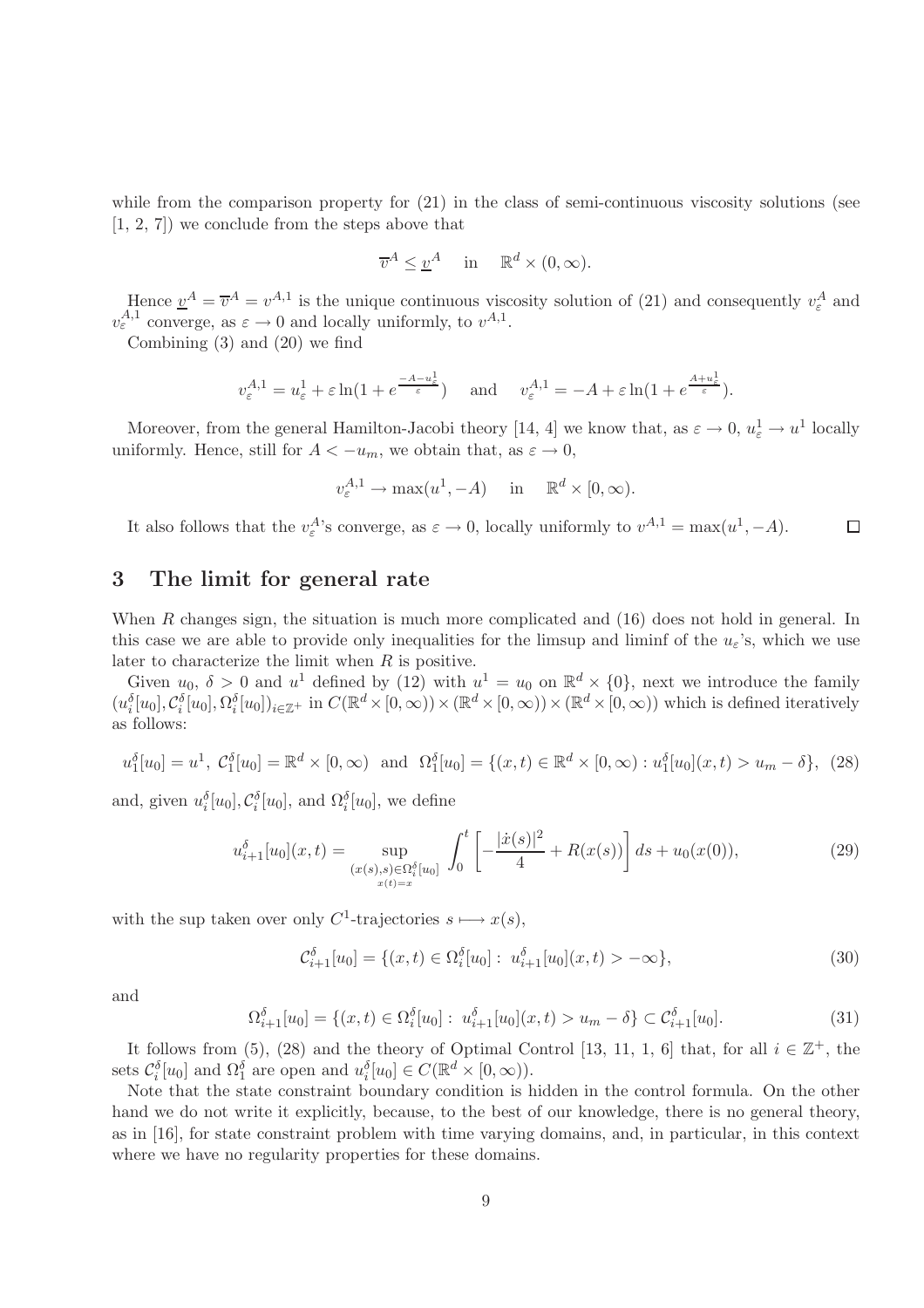

Figure 1: An example of the space-time set  $\Omega_i^{\delta}[u_0]$ . The point  $(x,t) \in \Omega_i^{\delta}[u^0]$  cannot be connected to 0 by a trajectory  $(x(s), s)$  staying within  $\Omega_i^{\delta}[u^0]$ . More generally, for the points in the hatched area, called  $\mathcal{D}$ , there is no admissible trajectory. We have indeed  $\mathcal{C}_{i+1}^{\delta}[u_0] = \Omega_i^{\delta}[u_0] \setminus \mathcal{D}$ .

We notice that in general

$$
\mathcal{C}_{i+1}^{\delta}[u_0] \subsetneq \Omega_i^{\delta}[u_0].
$$

The reason that  $\mathcal{C}_{i+1}^{\delta}[u_0]$  is different from  $\Omega_i^{\delta}[u_0]$  is that there can be points  $(\bar{x}, \bar{t}) \in \Omega_i^{\delta}[u_0]$  which can not be connected to 0 by a trajectory  $(x(t), t)$  in  $\Omega_i^{\delta}[u^0]$ . (See Figure 1.)

It follows from the optimal control theory formula that, given  $\mathcal{C}_{i+1}^{\delta}[u_0]$  from (30),  $u_{i+1}^{\delta}[u_0]$  is the minimal viscosity solution to

$$
\begin{cases} u_{i+1,t}^{\delta}[u_0] = |Du_{i+1}^{\delta}[u_0]|^2 + R & \text{in } \mathcal{C}_{i+1}^{\delta}[u_0],\\ u_{i+1}^{\delta}[u_0] = u_0 & \text{in } \mathcal{C}_{i+1}^{\delta}[u_0] \cap (\mathbb{R}^d \times \{0\}). \end{cases}
$$
(32)

We refer to [1, 2] for the property that  $u_{i+1}^{\delta}[u_0]$  is a viscosity solution to (32). The minimality of  $u_{i+1}^{\delta}[u_0]$  is proved in Appendix B.

The sequence  $(u_i^{\delta}[u_0])_{i\in\mathbb{Z}^+}$  is non-increasing. Therefore there exists  $U^{\delta}[u_0] \geq -\infty$ , such that, as  $i \rightarrow +\infty$ ,

 $u_i^{\delta}[u_0] \searrow U^{\delta}[u_0]$  in  $\mathbb{R}^d \times [0, \infty)$ .

Let  $U[u_0]$  to be the non-increasing limit, as  $\delta \to 0$ , in  $\mathbb{R}^d \times [0, \infty)$ 

 $U^{\delta}[u_0] \searrow U[u_0],$ 

and, for  $\mu > 0$ , consider the nonincreasing family of sets

$$
\Omega^{\delta}[u_0] = \bigcap_{i \in \mathbb{Z}^+} \Omega_i^{\delta}[u_0] \quad \text{and} \quad \Omega[u_0 - \mu] = \bigcap_{\delta > 0} \Omega^{\delta}[u_0 - \mu]. \tag{33}
$$

.

**Theorem 3.1.** Let  $n_{\varepsilon}$  the solution to (1),  $u_{\varepsilon} = \varepsilon \ln(n_{\varepsilon})$ , and assume (5). Then, for any  $\mu > 0$ ,

$$
\overline{u} \le U[u_0] \quad in \quad \mathbb{R}^d \times [0, \infty) \quad and \quad U[u_0 - \mu] + \mu \le \underline{u} \quad in \quad \Omega[u_0 - \mu], \tag{34}
$$

We remark that, by definition, we have  $u_i^{\delta}[u_0] = -\infty$  in  $(C_i^{\delta}[u_0])^c$ . Therefore  $U^{\delta}[u_0] = -\infty$  in  $(\Omega^{\delta}[u_0])^c$  and, finally,  $U[u_0] = -\infty$  in  $(\Omega[u_0])^c = (\bigcap_{i,\delta} C_i^{\delta}[u_0])^c = (\bigcap_{\delta} \Omega^{\delta}[u_0])^c$ . It follows that

$$
\overline{u} = -\infty
$$
 in  $(\Omega[u_0])^c$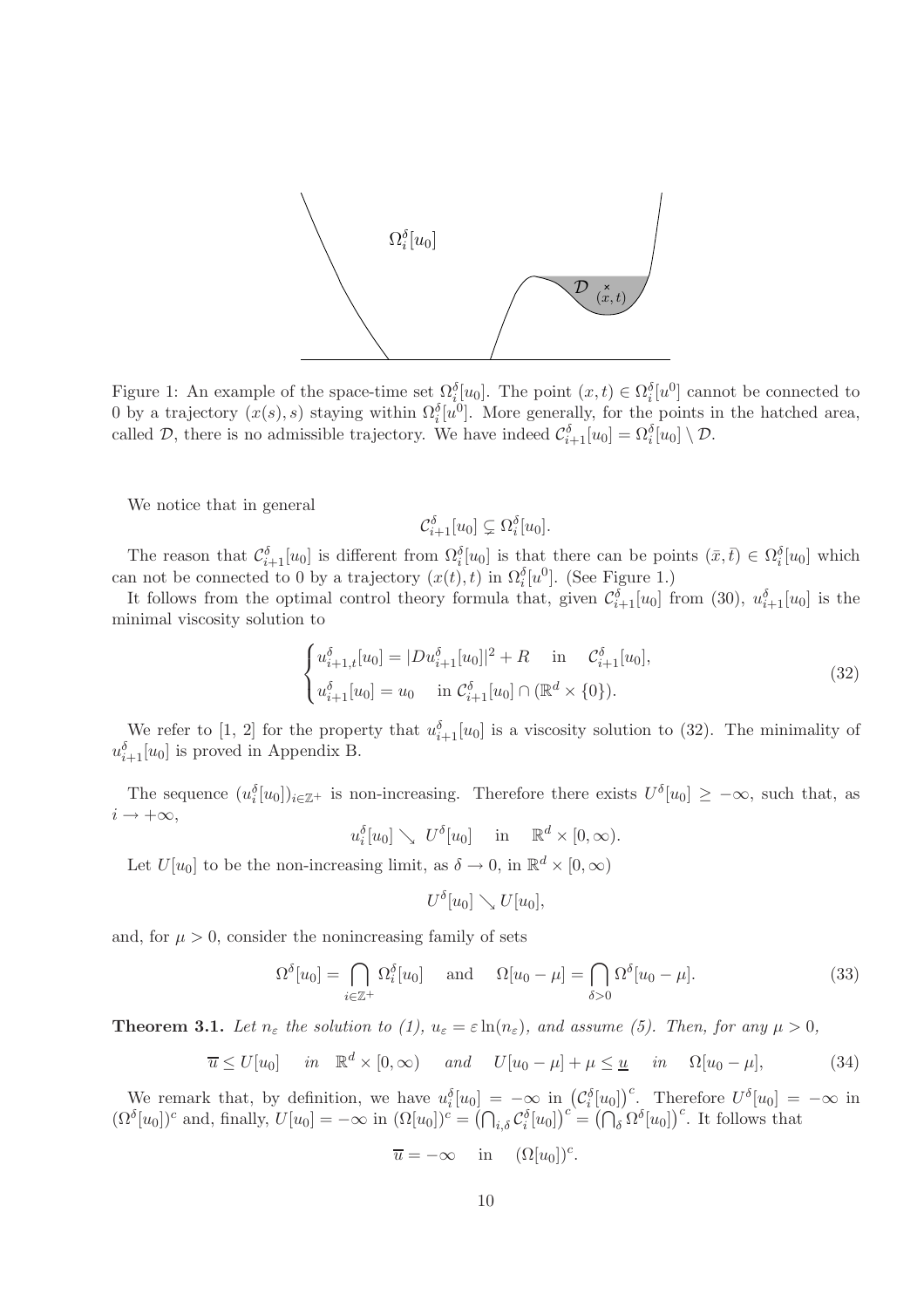Moreover, since  $u_i^{\delta}[\cdot] \ge u_m - \delta$  in  $\Omega^{\delta}[\cdot]$ , by passing to the limit we also obtain

$$
U[\cdot] \ge u_m \quad \text{in} \quad \Omega[\cdot].
$$

An important question is whether, as  $\mu \to 0$ ,  $U[u_0 - \mu] \to U[u_0]$ . This is wrong in general. A counterexample can be found for  $u^0 = u_m$  and  $R > 0$ . Then  $\Omega_1^{\delta}[u_0 - \mu]$  cannot touch  $\mathbb{R}^d \times \{0\}$  and  $u_j^{\delta}[u_0 - \mu] \equiv -\infty$ . Therefore  $U[u_0 - \mu] \equiv -\infty$ , for any positive constant  $\mu$ . On the other hand  $u_i^{\delta}[u_0] > u_m$  and  $U[u_0] = u^1$ .

We continue with the

*Proof of Theorem (3.1).* First we show by induction that, for all  $\delta > 0$  and all  $i \in \mathbb{Z}^+, \overline{u} \leq u_i^{\delta}[u_0].$ Since  $n_{\varepsilon}^1$  is a super-solution to (1), by the comparison principle, we obtain  $n_{\varepsilon} \leq n_{\varepsilon}^1$ , and, hence,  $\overline{u} \leq u_1^{\delta}[u_0] = u^1.$ 

Next assume that  $\overline{u} \leq u_i^{\delta}[u_0]$ , and, arguing by contradiction, we show, following an argument similar to that in Section 2, that  $\overline{u} \leq u_{i+1}^{\delta}[u_0] = -\infty$  in  $(\Omega_i^{\delta}[u_0])^c$ .

To this end, suppose that, for some  $(x_0, t-)) \in (\Omega_i^{\delta}[u_0])^c$ ,  $\overline{u}(x_0, t_0) > -\infty$ . Since  $\overline{u}$  is an upper semi-continuous function, there exists a family  $(\phi_{\alpha})_{\alpha>o}$  of smooth functions  $(\phi_{\alpha})_{\alpha}$  such that  $\overline{u} - \phi_{\alpha}$ attains a strict local maximum at  $(x_{\alpha},t_{\alpha})$  and, as  $\alpha \to 0$ ,  $(x_{\alpha},t_{\alpha}) \to (x_0,t_0)$ ,  $\overline{u}(x_{\alpha},t_{\alpha}) \geq \overline{u}(x_0,t_0)$ , and, consequently,  $\overline{u}(x_{\alpha},t_{\alpha}) \rightarrow u(x_0,t_0)$ .

It follows that there exists a family of points  $(x_{\alpha,\varepsilon},t_{\alpha,\varepsilon})$  such that  $u_{\varepsilon}-\phi_{\alpha}$  attains a local maximum at  $(x_{\alpha,\varepsilon},t_{\alpha,\varepsilon})$ , and, as  $\varepsilon\to 0$ ,  $(x_{\alpha,\varepsilon},t_{\alpha,\varepsilon})\to (x_{\alpha},t_{\alpha})$ .

Moreover, in view of (4), at  $(x_{\alpha,\varepsilon},t_{\alpha,\varepsilon})$ ,

$$
\phi_{\alpha,t} - \varepsilon \Delta \phi_\alpha - |D\phi_\alpha|^2 - R \leq -\exp((2\varepsilon)^{-1}(u_m - u_\varepsilon)).
$$

Letting  $\varepsilon \to 0$  yields, at  $(x_{\alpha}, t_{\alpha})$ ,

$$
\phi_{\alpha,t} - |D\phi_{\alpha}|^2 - R \le \limsup_{\varepsilon \to 0} \left( -\exp[(2\varepsilon)^{-1}(u_m - u_\varepsilon(x_{\alpha,\varepsilon}, t_{\alpha,\varepsilon}))] \right).
$$

Since, by the definition of  $\overline{u}$ , we have  $\limsup_{\varepsilon\to 0} u_{\varepsilon}(x_{\alpha,\varepsilon},t_{\alpha,\varepsilon}) \leq \overline{u}(x_{\alpha},t_{\alpha})$ , using the assumption of the induction we find that, for  $\alpha$  small enough,  $\overline{u}(x_{\alpha}, t_{\alpha}) \leq u_i^{\delta}[u_0](x_{\alpha}, t_{\alpha}) \leq u_m - \delta/2$ .

It follows that

$$
\limsup_{\varepsilon \to 0} \left( -\exp[(2\varepsilon)^{-1} (u_m - u_\varepsilon(x_{\alpha,\varepsilon}, t_{\alpha,\varepsilon}))] \right) = -\infty,
$$

and, hence, at  $(x_{\alpha},t_{\alpha})$ ,

$$
\phi_{\alpha,t} - |D\phi_{\alpha}|^2 - R \leq -\infty,
$$

which, of course, is not possible because  $\phi_{\alpha}$  is a smooth function.

It follows that  $\overline{u} = -\infty$  in  $(\Omega_i^{\delta})^c$  and, in particular,  $\overline{u} = -\infty$  on  $\partial \Omega_i^{\delta}[u_0]$ .

Next we show that

$$
\overline{u} \le u_{i+1}^{\delta}[u_0] = -\infty \quad \text{in} \quad (\mathcal{C}_{i+1}^{\delta}[u_0])^c.
$$

To this end, let  $(\bar{x}, \bar{t}) \in (\mathcal{C}_{i+1}^{\delta}[u_0])^c \setminus (\Omega_i^{\delta}[u_0])^c$ . Note that the existence of such a point means that  $(\bar{x}, \bar{t})$  cannot be connected to  $\mathbb{R}^d \times \{0\}$  by a  $C^1$ -trajectory staying in  $\Omega_i^{\delta}[u_0]$ . Hence  $(\bar{x}, \bar{t})$  belongs to a connected component  $\mathcal{D}$  of  $\omega_i^{\delta}[u_0] = \{(y, s) \in \Omega_i^{\delta}[u_0] : s \leq \overline{t}\}$ , such that the set  $\mathcal{D}$  does not touch  $\mathbb{R}^d \times \{0\}$ . (See Figure 1.)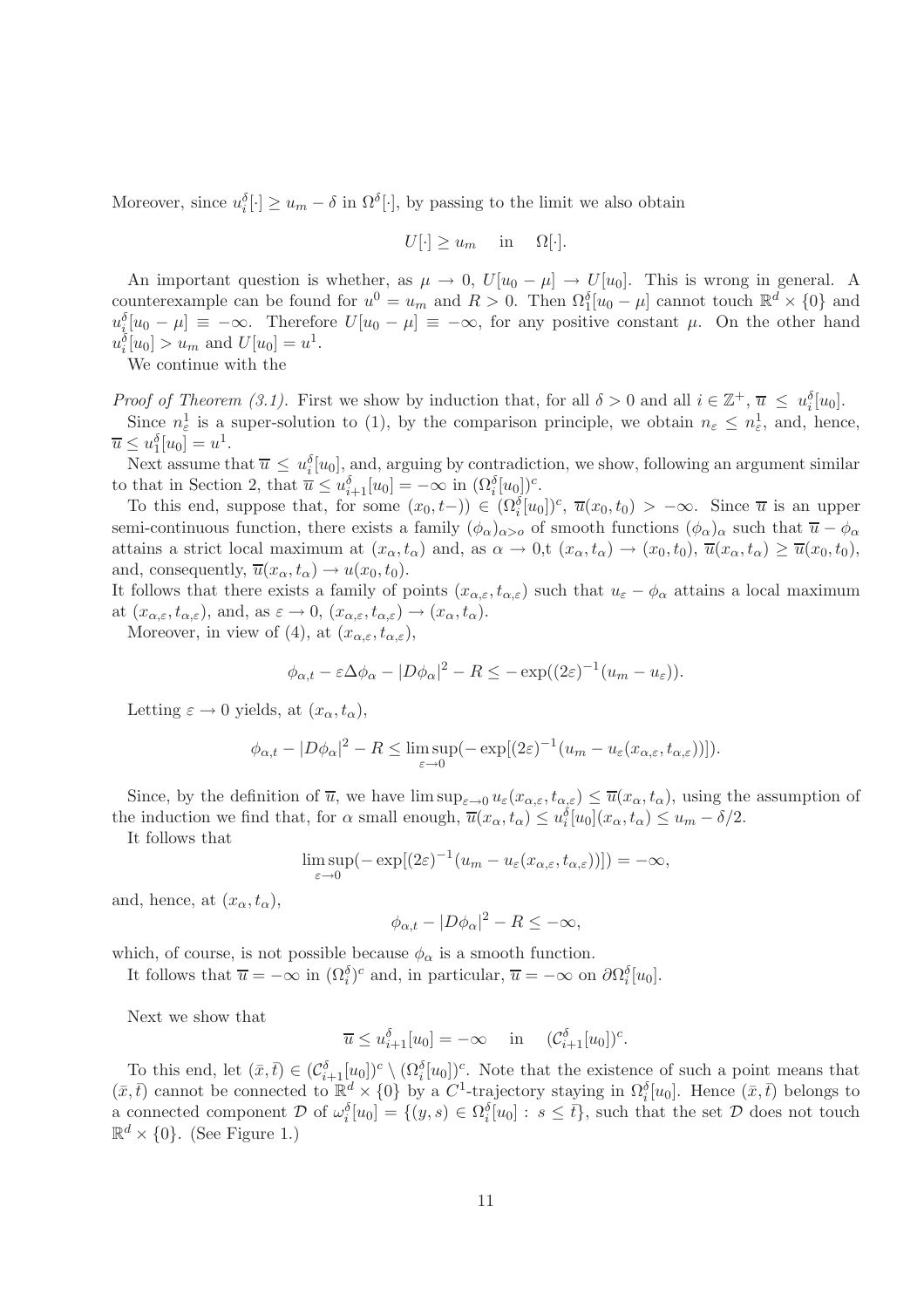Therefore  $\partial_p \mathcal{D} \subset \partial \Omega_i^{\delta}[u_0]$ , where  $\partial_p \mathcal{D} = \{(y, s) \in \partial \mathcal{D} : s < \overline{t}\}\$ is the parabolic boundary of  $\mathcal{D}$ . From the previous argument we obtain

$$
\overline{u} = -\infty \qquad \text{on } \partial_p \mathcal{D}.
$$
 (35)

As in (20), for  $A > 0$ , we define  $w_{\varepsilon}^A$  by

$$
n_{\varepsilon} + \exp\left(\frac{-A}{\varepsilon}\right) = \exp\left(\frac{w_{\varepsilon}^A}{\varepsilon}\right).
$$

Arguing as in the previous section, we deduce that, for all  $A > 0$ ,

$$
\overline{w}^A = \max(-A, \overline{u})
$$
 and  $\min(\overline{w}^A + A, \overline{w}_t^A - |D\overline{w}^A|^2 - R) \le 0$ ,

and, in view of (35), that  $\overline{w}^A$  solves the initial value problem

$$
\begin{cases} \min(\overline{w}^A + A, \, \overline{w}_t^A - |D\overline{w}^A|^2 - R) \le 0 & \text{in} \quad \mathcal{D}, \\ \overline{w}^A = -A \quad \text{in} \quad \partial_p \mathcal{D}, \end{cases}
$$

which admits, for some  $C_1 > 0$ ,

$$
\phi(x,t) = -A + C_1 t,
$$

as a super-solution.

It follows from the comparison principle that, for all  $A > 0$ ,

$$
\overline{u} \le \overline{w}^A \le -A + C_1 t \quad \text{in} \quad \mathcal{D}.
$$

Letting  $A \to \infty$  yields  $\overline{u} = -\infty$  in  $\mathcal{D}$  and, consequently,  $\overline{u}(\overline{x}, \overline{t}) = -\infty$ . Observe that  $\overline{u} = -\infty$  in  $(C_{i+1}^{\delta}[u_0])^c$  implies that  $\overline{u} = -\infty$  on  $\partial C_{i+1}^{\delta}[u_0] \cap (\mathbb{R}^d \times [0, \infty)).$ 

Finally we show that

$$
\overline{u} \le u_{i+1}^{\delta}[u_0] \quad \text{in} \quad \mathcal{C}_{i+1}^{\delta}[u_0].
$$

To this end, define  $z_{\varepsilon}$  by

$$
n_{\varepsilon} + \exp\left(\frac{u_{i+1}^{\delta}[u_0]}{\varepsilon}\right) = \exp\left(\frac{z_{\varepsilon}}{\varepsilon}\right),
$$

and notice that

$$
\overline{z} = \max(\overline{u}, u_{i+1}^{\delta}[u_0]).
$$

We claim that  $\overline{z}$  is a sub-solution of

$$
\overline{z}_t - |D\overline{z}|^2 - R \le 0 \quad \text{in} \quad \mathcal{C}_{i+1}^{\delta}[u_0]. \tag{36}
$$

We postpone the proof of  $(36)$  and proceed by noticing that, in view of the above,

$$
\overline{u} = -\infty
$$
 on  $\partial C_{i+1}^{\delta} \cap (\mathbb{R}^d \times (0, +\infty)).$ 

It follows that

$$
\overline{z} = u_{i+1}^{\delta}[u_0] \quad \text{on} \quad \partial \mathcal{C}_{i+1}^{\delta}[u_0],
$$

and, hence,

$$
\overline{z} \le u_{i+1}^{\delta}[u_0] \quad \text{on} \quad \partial \mathcal{C}_{i+1}^{\delta}[u_0].
$$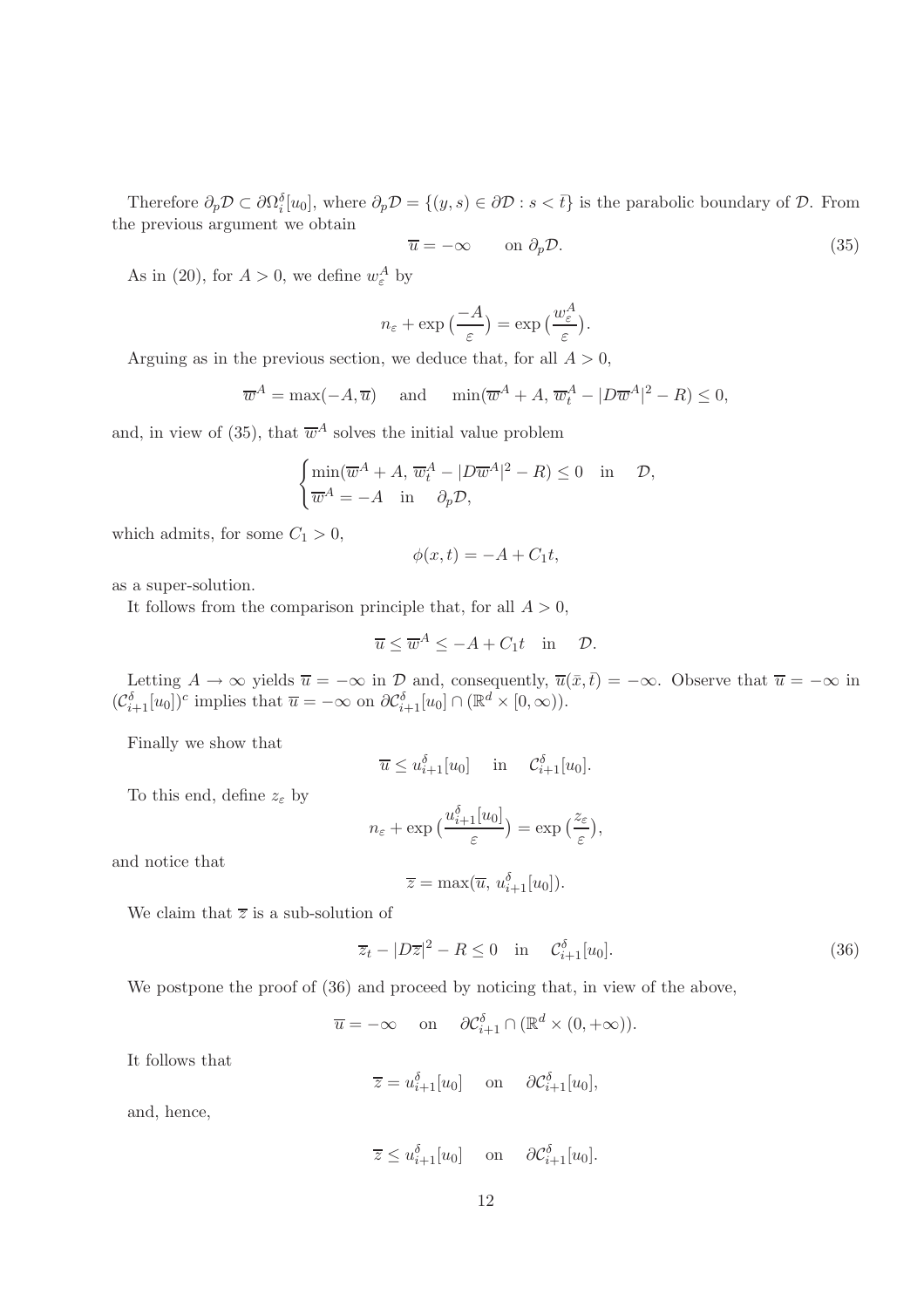Therefore, by the comparison principle for (32), we obtain

$$
\overline{z} \le u_{i+1}^{\delta}[u_0] \quad \text{in} \quad \mathcal{C}_{i+1}^{\delta}[u_0],
$$

and we conclude that  $\overline{u} \leq u_{i+1}^{\delta}[u_0]$ .

It remains to prove (36). Let  $\phi$  be a smooth test function and assume that  $\overline{z} - \phi$  achieves a local maximum at  $(\bar{x},\bar{t})$  and, without loss of generality,  $\bar{z}(\bar{x},\bar{t}) = \phi(\bar{x},\bar{t})$ . In a neighborhood of  $(\bar{x},\bar{t})$  we have

$$
\overline{u}(x,t) \le \overline{z}(x,t) \le \phi(x,t)
$$
 and  $u_{i+1}^{\delta}[u_0](x,t) \le \overline{z}(x,t) \le \phi(x,t)$ .

If  $\overline{z}(\bar{x}, \bar{t}) = u_{i+1}^{\delta}[u_0](\bar{x}, \bar{t})$ , then  $u_{i+1}^{\delta}[u_0] - \phi$  achieves a local maximum at  $(\bar{x}, \bar{t})$ , and, since  $u_{i+1}^{\delta}[u_0]$ is a sub-solutions of (36) in  $\mathcal{C}_{i+1}^{\delta}[u_0]$ , at  $(\bar{x}, \bar{t})$  we get

$$
\phi_t - |D\phi|^2 - R \le 0.
$$

If  $\overline{z}(\bar{x},\bar{t}) = \overline{u}(\bar{x},\bar{t})$ , then  $\overline{u}(\bar{t},\bar{x}) > -\infty$  and  $\overline{u} - \phi$  achieves a local maximum at  $(\bar{x},\bar{t})$ . Using (4) and the stability of viscosity sub-solutions we find, at  $(\bar{x}, \bar{t})$ ,

$$
\phi_t - |D\phi|^2 - R \le 0,
$$

and we conclude that  $\overline{z}$  is a sub-solution of (36).

The fact that, at  $(\bar{x}, \bar{t}), \bar{u} \leq u_i^{\delta}[u_0]$  yields that, for all  $\delta > 0, \bar{u} \leq \lim_{i \to \infty} u_i^{\delta}[u_0] = U^{\delta}[u_0]$ . Letting  $\delta \rightarrow 0$  we obtain

$$
\overline{u} \le \lim_{\delta \to 0} U^{\delta}[u_0] = U[u_0] \quad \text{in} \quad \mathbb{R}^d,
$$

which concludes the proof of the first part of the claim.

For the second part we need the following Lemma. Its proof is postponed to the end of this section.

**Lemma 3.2.** For all  $i \in \mathbb{Z}^+$  the lower semi-continuous function

$$
v_i^{\delta} = \max(u_i^{\delta}[u_0 - \mu] + 2\delta, \underline{u}),\tag{37}
$$

*is a super-solution of*

$$
\begin{cases}\nv_{i,t}^{\delta} - |Dv_i^{\delta}|^2 - R \ge 0 & \text{in} \quad \Omega_i^{\delta}[u_0 - \mu], \\
v_i^{\delta} = u_0 & \text{in} \ \{u_0 - \mu > u_m - \delta\} \cap (\mathbb{R}^d \times \{0\}).\n\end{cases} \tag{38}
$$

Since  $u_{i+1}^{\delta}[u_0 - \mu]$  is a minimal solution of (32) in  $\mathcal{C}_{i+1}^{\delta}[u_0 - \mu] \subset \Omega_i^{\delta}[u_0 - \mu]$  with  $u_{i+1}^{\delta}[u_0 - \mu] = u_0 - \mu$  on  $\mathbb{R}^d \times \{0\}$  (see Appendix B), it follows that

$$
u_{i+1}^{\delta}[u_0 - \mu] \le v_i^{\delta} - \mu
$$
 in  $C_{i+1}^{\delta}[u_0 - \mu],$ 

and, hence,

$$
u_{i+1}^{\delta}[u_0 - \mu] + \mu \le \max(u_i^{\delta}[u_0 - \mu] + 2\delta, \underline{u})
$$
 in  $C_{i+1}^{\delta}[u_0 - \mu]$ .

Letting  $i \to \infty$  yields

$$
U^{\delta}[u_0-\mu]+\mu \leq \max(U^{\delta}[u_0-\mu]+2\delta, \underline{u}) \quad \text{in} \quad \Omega^{\delta}[u_0-\mu].
$$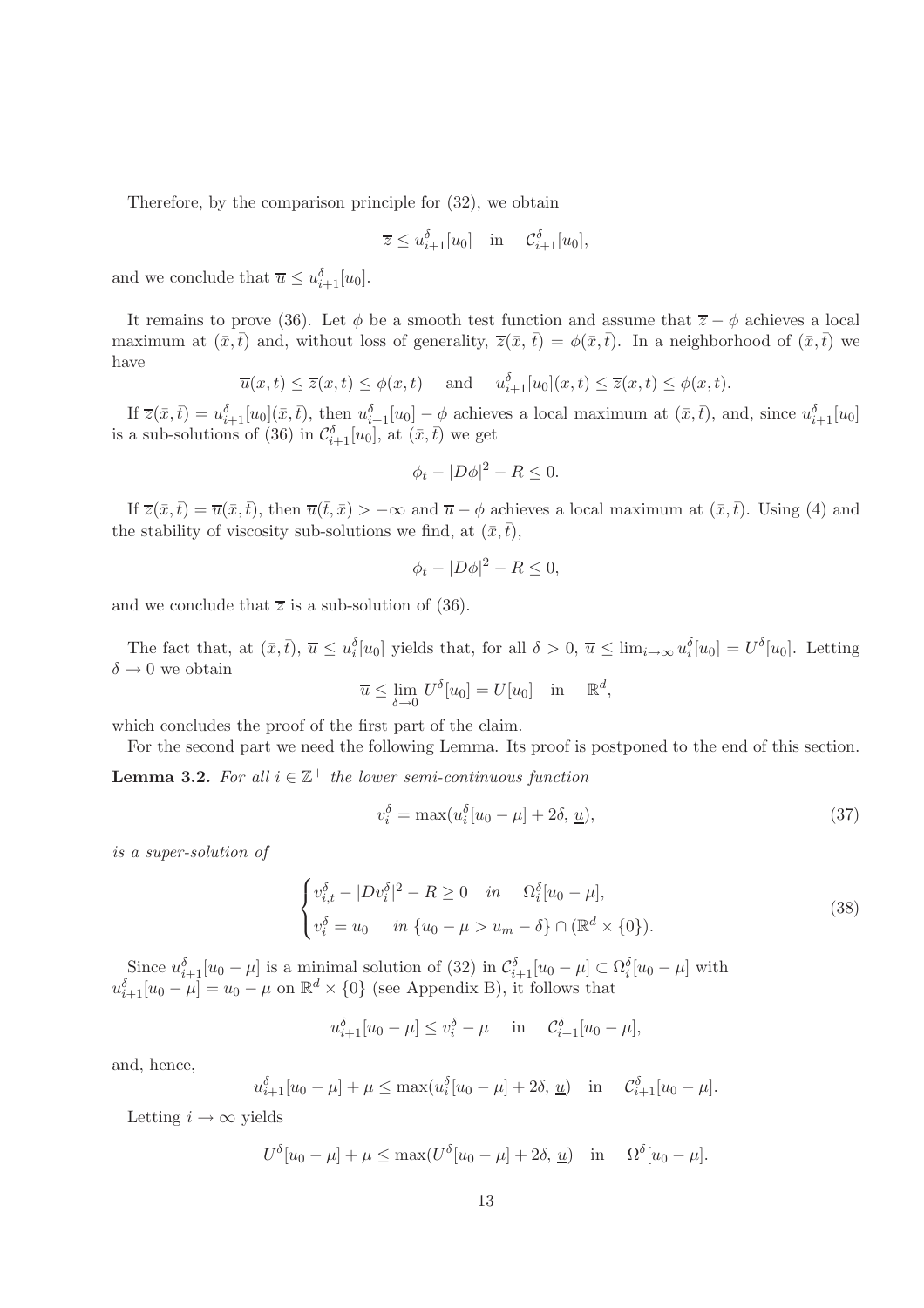Choosing  $\mu > 2\delta$  we also get

$$
U^{\delta}[u_0 - \mu] + 2\delta < U^{\delta}[u_0 - \mu] + \mu
$$
 in  $\Omega^{\delta}[u_0 - \mu],$ 

and, therefore,

$$
U^{\delta}[u_0 - \mu] + \mu \leq \underline{u} \quad \text{in} \quad \Omega^{\delta}[u_0 - \mu].
$$

Finally letting  $\delta \to 0$  we obtain

$$
U[u_0 - \mu] + \mu = \lim_{\delta \to 0} U^{\delta}[u_0 - \mu] + \mu \leq \underline{u} \quad \text{in} \quad \Omega[u_0 - \mu].
$$

We conclude with the

*Proof of Lemma 3.2.* The argument relies on the property that, for concave Hamiltonians, the maximum of two super-solutions is a super-solution, which we prove in the present context of semicontinuous super-solutions in a space-time domains.

To this end, fix  $i \in \mathbb{Z}^+$  and  $(x,t) \in C_i^{\delta}[u_0 - \mu]$ . Since  $C_i^{\delta}[u_0 - \mu]$  is an open set, there exists  $\rho > 0$ such that  $B_{\rho}(x,t) \in C_i^{\delta}[u_0 - \mu]$ , where  $B_{\rho}(x,t)$  denotes the open ball of radius  $\rho$  centered at  $(x,t)$ .

For  $\alpha > 0$ , let

$$
u_i^{\delta,\alpha}(x,t) = \inf_{(y,s)\in B_\rho(x,t)} \{ u_i^{\delta}[u_0 - \mu](y,s) + (2\alpha)^{-1}(|x-y|^2 + |t-s|^2) \},\,
$$

and

$$
u^{\delta,\alpha,\beta}_i=u^{\delta,\alpha}_i\ast\chi_\beta,
$$

where  $(\chi_{\beta})_{\beta}$  is a standard smoothing mollifier. Since  $u_i^{\delta,\alpha}$  $i_i^{\sigma,\alpha}$  is an inf-convolution of the continuous function  $u_i^{\delta}$ , it is locally Lipschitz continuous and semi-concave with semi-concavity constant  $1/\alpha$ .

It follows that  $u_i^{\delta,\alpha,\beta}$ <sup>o, $\alpha$ </sup>,<sup> $\beta$ </sup> is a smooth semi-concave function with semi-concavity constant  $1/\alpha$ , and, moreover,

$$
\liminf_{\substack{(y,s)\to(\bar{y},\bar{s})\\ \alpha, \beta\to 0}} u_i^{\delta,\alpha,\beta}(y,s) = u_i^{\delta}[u_0-\mu](\bar{y},\bar{s}).
$$

Using Jensen's inequality and the concavity of the Hamiltonian, we obtain, for some  $K > 0$ ,

$$
u_{i,t}^{\delta,\alpha,\beta} - \varepsilon \Delta u_i^{\delta,\alpha,\beta} - |Du_i^{\delta,\alpha,\beta}|^2 - R * \chi_\beta \ge -K\alpha - \varepsilon/\alpha \quad \text{in} \quad B_\rho(x,t); \tag{39}
$$

notice that, since  $u_i^{\delta,\alpha,\beta}$  $i_i^{\alpha,\alpha,\beta}$  is smooth, the above inequality holds in the classical sense.

To prove (38) we use the smooth approximations  $v_i^{\delta,\alpha,\beta,\varepsilon}$  $\partial_i^{\alpha,\beta,\varepsilon}$  of  $v_i^{\delta}$  in  $B_{\rho}(x,t)$  given by

$$
n_{\varepsilon} + \exp\left(\frac{u_i^{\delta,\alpha,\beta} + 2\delta}{\varepsilon}\right) = \exp\left(\frac{v_i^{\delta,\alpha,\beta,\varepsilon}}{\varepsilon}\right),\tag{40}
$$

and, we show that they are almost super-solutions to (38) for  $\alpha$ ,  $\beta$  and  $\varepsilon$  small. Notice that in (40) we use  $2\delta$  instead of  $\delta.$ 

Replacing  $n_{\varepsilon}$  by  $\exp\left(\frac{v_i^{\delta,\alpha,\beta,\varepsilon}}{\varepsilon}\right) - \exp\left(\frac{u_i^{\delta,\alpha,\beta}+2\delta}{\varepsilon}\right)$  in (1) we get

$$
Rn_{\varepsilon} - \beta_{\varepsilon}\sqrt{n_{\varepsilon}} = (v_{i,t}^{\delta,\alpha,\beta,\varepsilon} - \varepsilon\Delta v_i^{\delta,\alpha,\beta,\varepsilon} - |Dv_i^{\delta,\alpha,\beta,\varepsilon}|^2) \exp(\varepsilon^{-1}v_i^{\delta,\alpha,\beta}) - (u_{i,t}^{\delta,\alpha,\beta} - \varepsilon\Delta u_i^{\delta,\alpha,\beta} - |Du_i^{\delta,\alpha,\beta}|^2) \exp(\varepsilon^{-1}(u_i^{\delta,\alpha,\beta} + 2\delta)),
$$

 $\Box$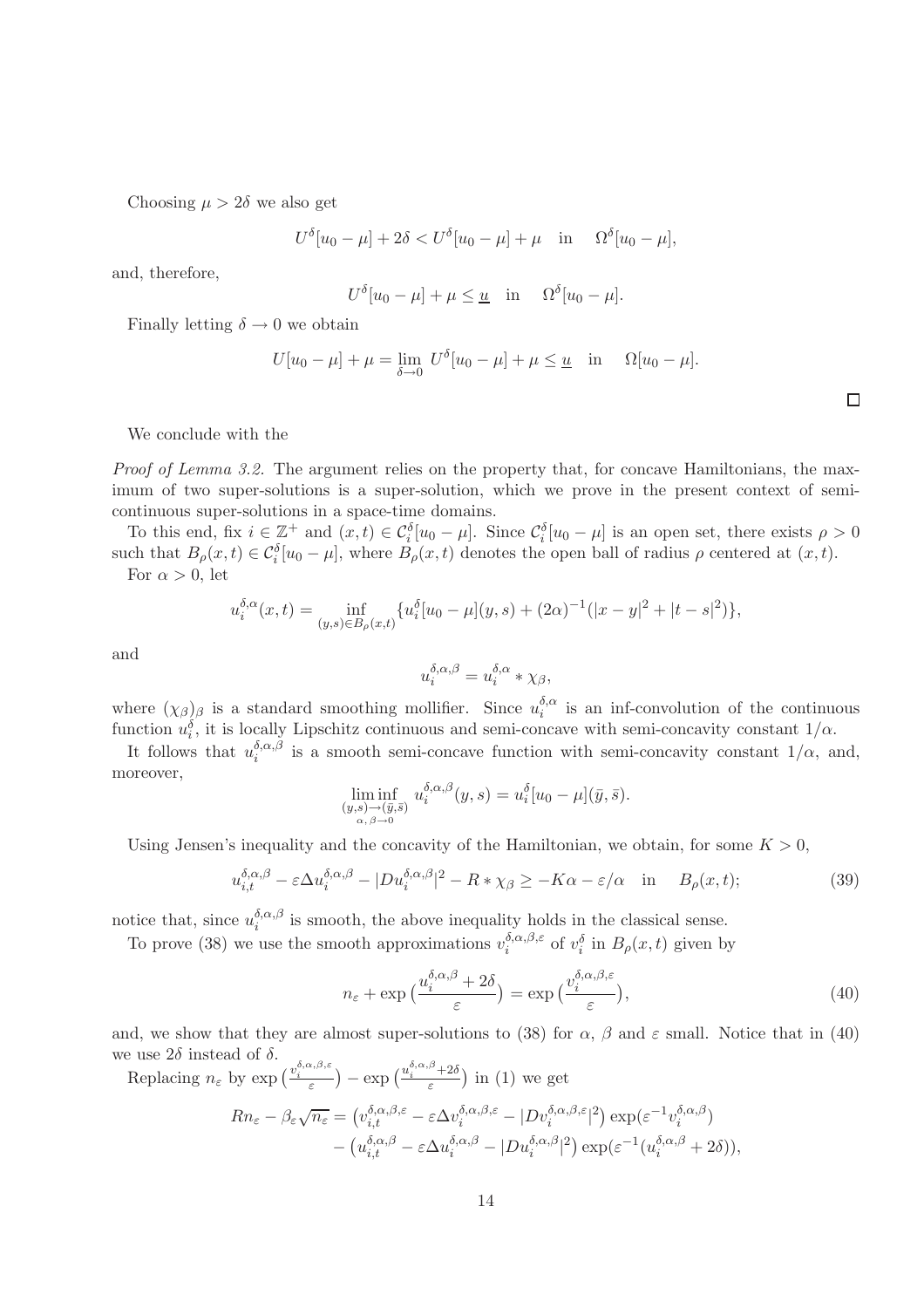and, in view of (40),

$$
v_{i,t}^{\delta,\alpha,\beta,\varepsilon} - \varepsilon \Delta v_i^{\delta,\alpha,\beta,\varepsilon} - |D v_i^{\delta,\alpha,\beta,\varepsilon}|^2 = (u_{i,t}^{\delta,\alpha,\beta} - \varepsilon \Delta u_i^{\delta,\alpha,\beta} - |D u_i^{\delta,\alpha,\beta}|^2 - R * \chi_{\beta}) \exp(\varepsilon^{-1} (u_i^{\delta,\alpha,\beta} + 2\delta - v_i^{\delta,\alpha,\beta,\varepsilon})) + (R * \chi_{\beta} - R) \exp(\varepsilon^{-1} (u_i^{\delta,\alpha,\beta} + 2\delta - v_i^{\delta,\alpha,\beta})) + R - \beta_{\varepsilon} \sqrt{n_{\varepsilon}} \exp(-\varepsilon^{-1} v_i^{\delta,\alpha,\beta,\varepsilon}).
$$

Using that, in view of (40),  $\exp(\varepsilon^{-1}(u_i^{\delta,\alpha,\beta} + 2\delta - v_i^{\delta,\alpha,\beta,\varepsilon})$  $\binom{b, \alpha, \beta, \varepsilon}{i}$  = 1, and (39) we find

$$
v_{i,t}^{\delta,\alpha,\beta,\varepsilon} - \varepsilon \Delta v_i^{\delta,\alpha,\beta,\varepsilon} - |Dv_i^{\delta,\alpha,\beta,\varepsilon}|^2 - R \ge -K\alpha - \varepsilon/\alpha + (R*\chi_\beta - R) \exp(\varepsilon^{-1}(u_i^{\delta,\alpha,\beta} + 2\delta - v_i^{\delta,\alpha,\beta})) - \beta_\varepsilon \sqrt{n_\varepsilon} \exp(\varepsilon^{-1} v_i^{\delta,\alpha,\beta}).
$$

Define

$$
v_i^{\delta,\alpha,\beta}(\bar{y},\bar{s}) = \liminf_{\substack{\varepsilon \to 0 \\ (y,s) \to (\bar{y},\bar{s})}} v_i^{\delta,\alpha,\beta,\varepsilon}(y,s).
$$

Letting  $\varepsilon \to 0$  and using the stability of viscosity super-solutions we obtain

$$
v_{i,t}^{\delta,\alpha,\beta} - |Dv_i^{\delta,\alpha,\beta}|^2 - R \ge -K\alpha
$$
\n
$$
+ \liminf_{\substack{\varepsilon \to 0 \\ (y,s) \to (y,\tilde{s})}} (R * \chi_{\beta} - R) \exp(\varepsilon^{-1}(u_i^{\delta,\alpha,\beta} + 2\delta - v_i^{\delta,\alpha,\beta})) - \beta_{\varepsilon} \sqrt{n_{\varepsilon}} \exp(\varepsilon^{-1} v_i^{\delta,\alpha,\beta}).
$$
\n(41)

Recalling that  $u_i^{\delta} + 2\delta > u_m + \delta$  in  $\Omega_i^{\delta}[u_0 - \mu]$ , we deduce that, as  $\varepsilon, \alpha, \beta \to 0$ , in  $B_{\rho}(x, t)$ ,

$$
\beta_{\varepsilon}\sqrt{n_{\varepsilon}}\exp(-\varepsilon^{-1}v_{i}^{\delta,\varepsilon}) = \beta_{\varepsilon}\sqrt{n_{\varepsilon}}(n_{\varepsilon} + \exp(\varepsilon^{-1}u_{i}^{\delta,\varepsilon}))^{-1} \le (1/2)\beta_{\varepsilon}\exp(-(2\varepsilon)^{-1}u_{i}^{\delta,\alpha,\beta}) \to 0. \tag{42}
$$

Moreover, as  $\varepsilon, \beta \to 0$ , we also have

$$
R * \chi_{\beta} - R \to 0 \quad \text{and } \exp(\varepsilon^{-1}(u_i^{\delta,\alpha,\beta} + 2\delta - v_i^{\delta,\alpha,\beta})) < 1. \tag{43}
$$

Finally notice that

$$
v_i^{\delta} = \liminf_{\substack{\alpha, \beta \to 0 \\ (y, s) \to (\bar{y}, \bar{s})}} v_i^{\delta, \alpha, \beta}(y, s). \tag{44}
$$

Using  $(41)$ ,  $(42)$ ,  $(43)$ ,  $(44)$  and the stability of viscosity super-solutions we get

$$
v_{i,t}^{\delta} - |Dv_i^{\delta}|^2 - R \ge 0 \quad \text{in} \quad B_{\rho}(x,t).
$$

Since all the above hold for all  $(x,t) \in \Omega_i^{\delta}[u_0 - \mu]$ , it follows that the lower semi-continuous function  $v_i^{\delta}$  is a super-solution of

$$
v_{i,t}^{\delta} - |Dv_i^{\delta}|^2 - R \ge 0
$$
 in  $\Omega_i^{\delta}[u_0 - \mu], v_i^{\delta} = u_0$  for  $\{u_0 - \mu > u_m - \delta\} \cap (\mathbb{R}^d \times \{0\}).$ 

 $\Box$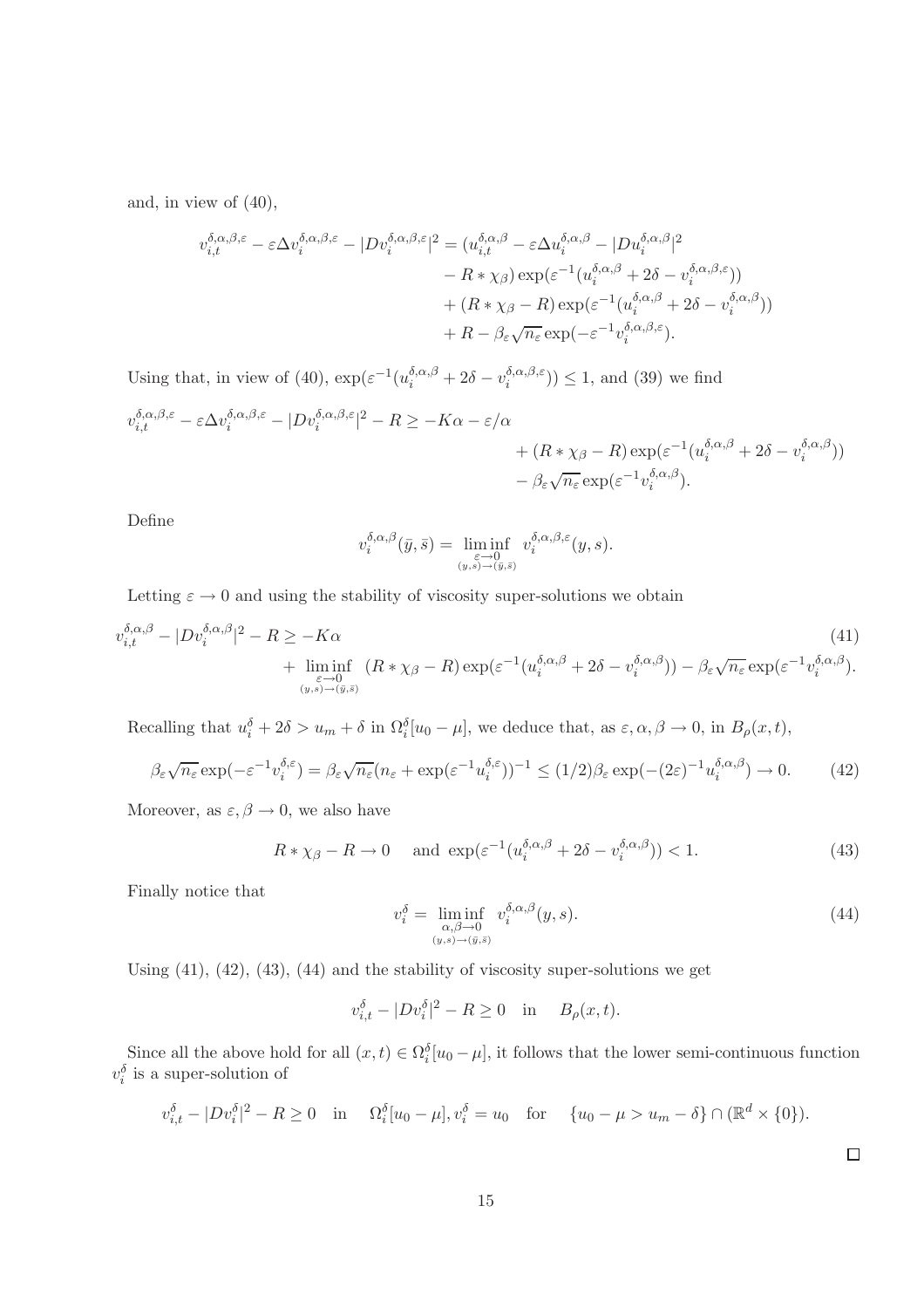#### 4 The constant rate

In this section we assume that the rate is a constant, i.e.,

$$
R(x) = R \quad \text{in} \quad R^d. \tag{45}
$$

We prove the following

**Theorem 4.1.** *Assume* (45) and that, if  $O = \{x \in \mathbb{R}^d : u_0(x) > u_m\}$ , then  $\overline{O} = \{x \in \mathbb{R}^d : u_0(x) \geq u_m\}$ um}*. Then*

$$
\lim_{\varepsilon \to 0} u_{\varepsilon}(x, t) = U[u_0](x, t) \quad \text{if} \quad U[u_0](x, t) \neq u_m,
$$
\n(46)

*with*

$$
\Omega[u_0] = \{(x, t) | \sup_{y \in \overline{O}} \{-\frac{|x - y|^2}{4t} + Rt + u_0(y)\} \ge u_m\},\tag{47}
$$

*and*

$$
U[u_0] = \begin{cases} \sup_{y \in \overline{O}} \left\{ -\frac{|x-y|^2}{4t} + Rt + u_0(y) \right\} & \text{if} \quad (x, t) \in \Omega[u_0], \\ -\infty & otherwise. \end{cases}
$$
(48)

We remark that, in particular, Theorem 4.1 shows that the limit of the  $u_{\varepsilon}$ 's is not in general defined by (16) (otherwise  $\overline{O}$  would have been replaced by  $\mathbb{R}^d$ ). We refer to the Appendix A for an explicit example.

*Proof of Theorem 4.1.* When the rate R is constant after one iteration of  $(29)$ ,  $(30)$  and  $(31)$  we find that the set  $\Omega^{\delta}[u_0]$  and the function  $U^{\delta}[u_0]$ , since for all  $i > 1$ ,  $j > 2$  and  $\delta > 0$ , we have  $\Omega_i^{\delta}[u_0] = \mathcal{C}_j^{\delta}[u_0] = \Omega^{\delta}[u_0]$  and  $u_i^{\delta}[u_0] = U^{\delta}[u_0]$ .

In fact, since every optimal trajectory in  $\mathcal{C}_2^{\delta}$  is a straight line connecting a point in  $\Omega_2^{\delta}$  to a point in  $I^{\delta} = \{x \in \mathbb{R}^d : u_0(x) > u_m - \delta\},\$ it is included in  $\Omega_2^{\delta}$ . This is because

$$
\phi(x,t) = -\frac{|x-c|^2}{4t} + Rt + u_0(c)
$$

is concave in  $(x, t)$  and, therefore, all the optimal trajectories of the points in  $\Omega_2^{\delta}$  are included in  $\Omega_2^{\delta}$ . It follows that  $\Omega_2^{\delta} = C_3^{\delta}$ ,  $u_2^{\delta} = u_3^{\delta}$  and consequently  $\Omega_2^{\delta} = \Omega_3^{\delta}$ . By iteration we obtain, for all  $i > 2$ ,  $\Omega_2^{\delta} = \Omega_i^{\delta} = \Omega^{\delta}$  and  $u_2^{\delta} = u_i^{\delta} = U^{\delta}$ .

Using (31) and (29) we see that, for all  $i \geq 2$ ,

$$
\Omega^{\delta}[u_0] = \Omega_i^{\delta}[u_0] = \{(x, t) : \sup_{y \in I^{\delta}} \{-\frac{|x - y|^2}{4t} + Rt + u_0(y)\} > u_m - \delta\},\tag{49}
$$

and

$$
U^{\delta}[u_0] = u_i^{\delta}[u_0](x,t) = \begin{cases} \sup_{y \in I^{\delta}} \left\{ -\frac{|x-y|^2}{4t} + Rt + u_0(y) \right\} & \text{if } (x,t) \in \Omega^{\delta}[u_0], \\ -\infty & \text{otherwise.} \end{cases}
$$
(50)

It is easy to verify that (32) holds, since, for all  $i > 2$  and  $\delta > 0$ .

$$
u_{i,t}^{\delta}[u_0] - |Du_i^{\delta}[u_0]|^2 - R = 0
$$
 in  $\Omega_i^{\delta}[u_0] = C_{i+1}^{\delta}[u_0].$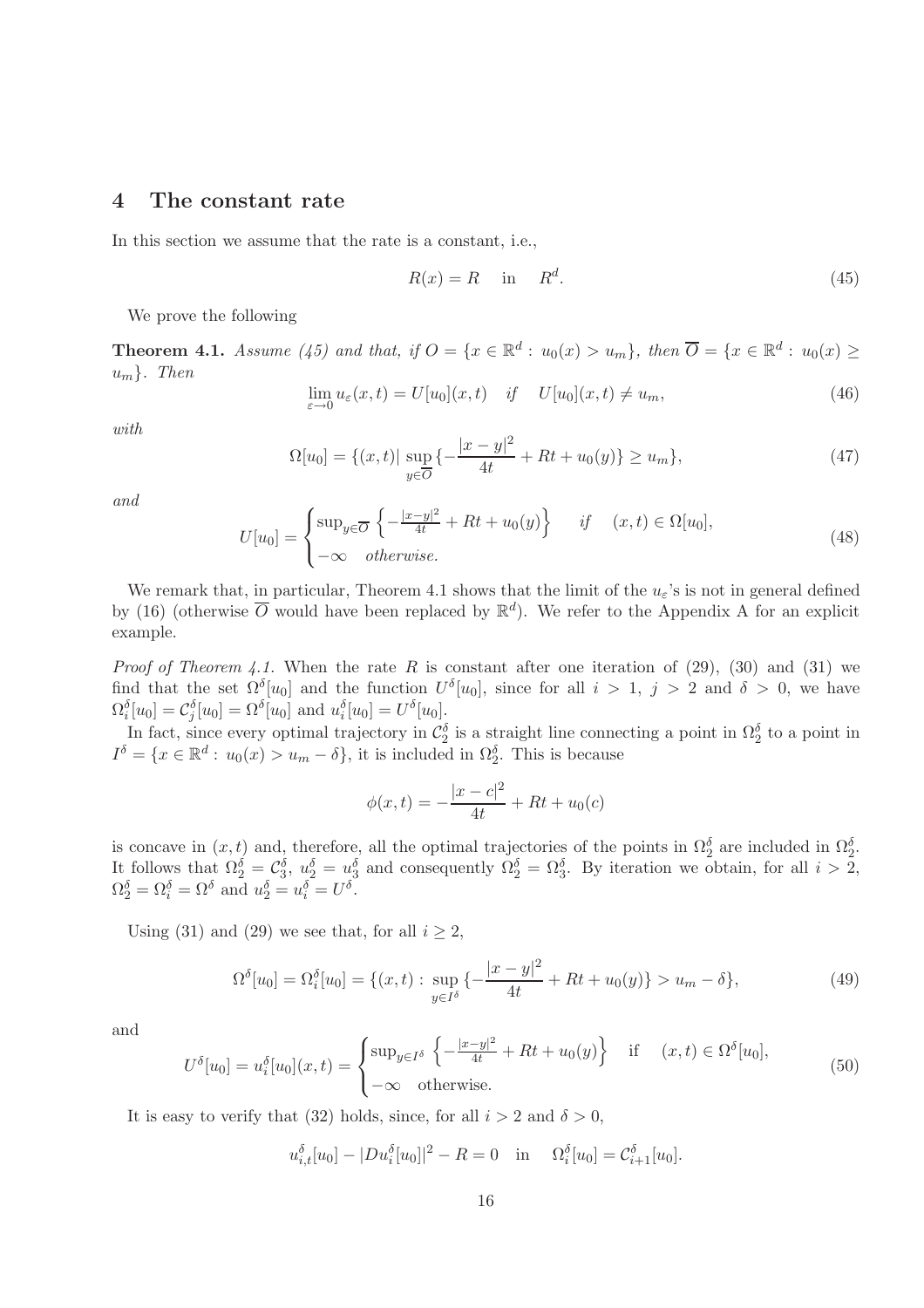

Figure 2: The case with  $R(x) = R$  a positive constant,  $\{x \in \mathbb{R} | u_0(x) > u_m\} = (a, b)$  and  $u_0(\cdot) \ge u_m$ on an interval [a, b]. The set  $\Omega$  is a union of hyperbolas. The optimal trajectories are straight lines and we have  $U(x,t) = -\frac{|x-c|^2}{4t} + Rt + u_0(c)$ , where c is a point where the maximum in (48) is attained.

Letting  $\delta \to 0$  in (49) and (50) we obtain (47)–(48). (See Figure 2.) We also have

$$
\Omega[u_0 - \mu] = \bigcap_{\delta > 0} \Omega^{\delta}[u_0 - \mu] = \{(x, t) : \sup_{y \in J^{\mu}} \left\{ -\frac{|x - y|^2}{4t} + Rt + u_0(y) \right\} \ge u_m + \mu \},
$$

with

$$
J^{\mu} = \{(x, t) : u_0 \ge u_m + \mu\}.
$$

It follows that

$$
\bigcup_{\mu>0} \Omega[u_0 - \mu] = \{(x, t) : \sup_{y \in O} \left\{ -\frac{|x - y|^2}{4t} + Rt + u_0(y) \right\} > u_m \},\tag{51}
$$

and

$$
\lim_{\mu \to 0^+} U[u_0 - \mu] = \begin{cases} \sup_{y \in O} \left\{ -\frac{|x - y|^2}{4t} + Rt + u_0(y) \right\} & \text{for} \quad (x, t) \in \bigcup_{\mu > 0} \Omega[u_0 - \mu], \\ -\infty & \text{otherwise.} \end{cases} \tag{52}
$$

We also notice that

$$
\sup_{y \in O} \left\{ -\frac{|x - y|^2}{4t} + Rt + u_0(y) \right\} = \sup_{y \in \bar{O}} \left\{ -\frac{|x - y|^2}{4t} + Rt + u_0(y) \right\}.
$$
 (53)

Comparing  $(47)$ ,  $(48)$  with  $(51)$ ,  $(52)$  and using  $(53)$  we deduce that

$$
\lim_{\mu \to 0} U[u_0 - \mu](x, t) = U[u_0](x, t) \text{ for } U[u_0](x, t) \neq u_m,
$$

and, consequently, that

$$
\lim_{\varepsilon \to 0} u_{\varepsilon}(x, t) = U[u_0](x, t) \quad \text{if} \quad U[u_0](x, t) \neq u_m.
$$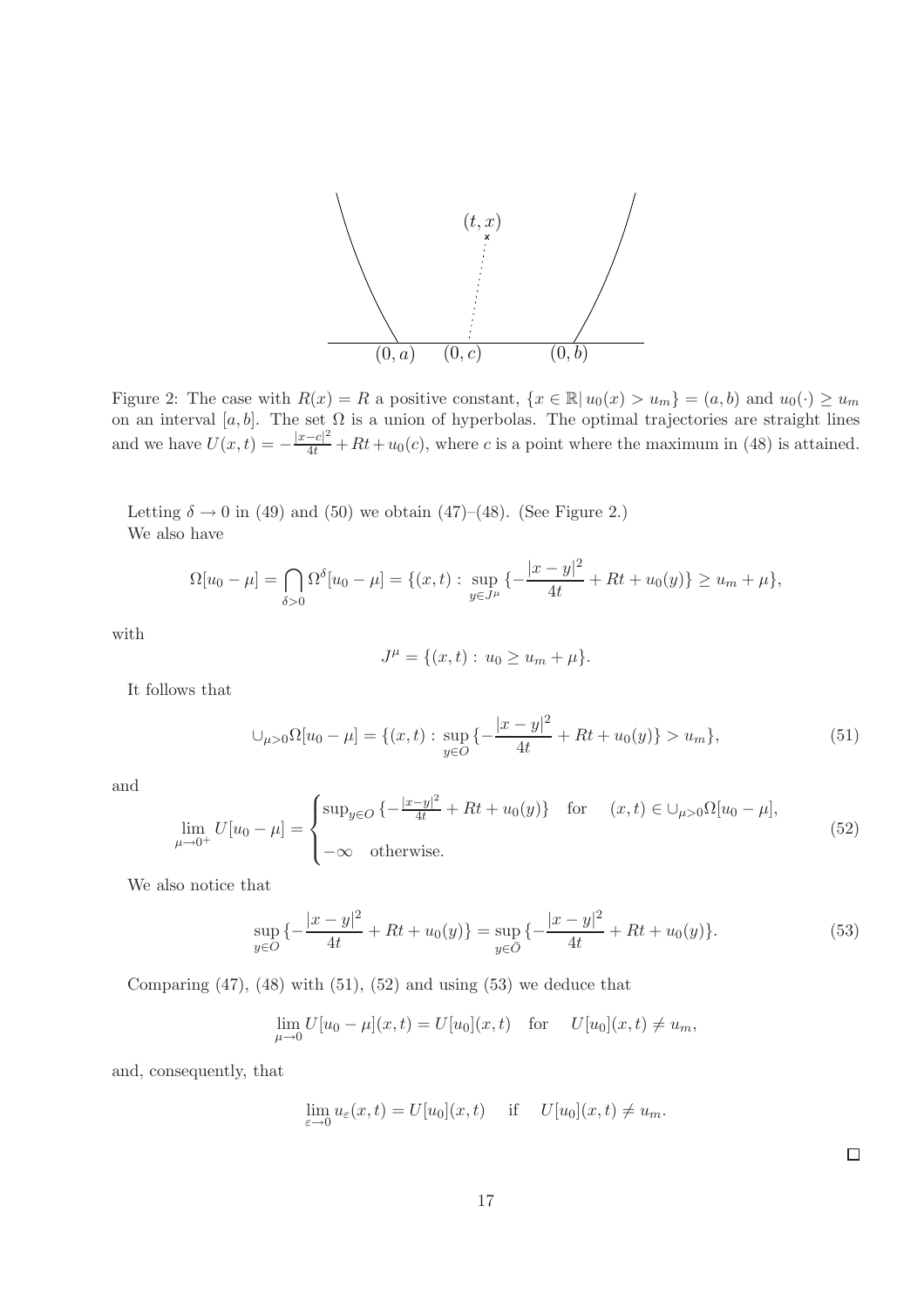#### 5 Strictly positive rate

In this section we study the limiting behavior of the  $u_{\varepsilon}$ 's when

$$
R \ge a > 0 \quad \text{in} \quad \mathbb{R}^d,\tag{54}
$$

and we show that the limit is not, in general, defined by (16).

For this we need to assume that, for sufficiently small  $\mu > \delta > 0$ , there exists  $\rho_{\delta,\mu} > 0$  such that

$$
\lim_{\mu \to 0} \lim_{\delta \to 0} \rho_{\delta,\mu} = 0 \quad \text{and, if } u_0(y) > u_m - \delta, \quad \text{then} \quad \sup_{|y-z| \le \rho_{\delta,\mu}} u_0(z) > u_m - \delta + \mu. \tag{55}
$$

Notice that it is important  $\rho_{\delta,\mu}$  is chosen independently of y. If  $u_0 \in C^1$ , (55) implies  $u_m$  is never a local maximum of u.

We have:

Theorem 5.1. *Assume (54) and (55). Then*

$$
\lim_{\varepsilon \to 0} u_{\varepsilon} = U[u_0] \quad in \quad \bigcup_{\mu > 0} \Omega[u_0 - \mu]. \tag{56}
$$

Recall that we already know that  $\lim_{\varepsilon\to 0} u_{\varepsilon} = -\infty$  in  $\Omega[u_0]^c$ . When R is negative the claim of Theorem (5.1) together with (56) are equivalent to (16).

*Proof of Theorem (5.1).* For  $h > \overline{h} = \frac{\mu}{2a} + \frac{1}{2}$ 2  $\sqrt{\mu^2}$  $\frac{\mu^2}{a^2} + \frac{\rho_{\delta,\mu}^2}{a}$ ,  $(x,t) \in \mathbb{R}^d \times [0,\infty)$ ,  $i \ge 1$  and  $\mu$ ,  $\delta > 0$ , we have

$$
u_i^{\delta}[u_0](x,t) \le u_i^{\delta}[u_0 - \mu](x,t+h). \tag{57}
$$

We postpone the proof of this inequality to Appendix C and we continue with the ongoing one. Letting  $i \to +\infty$  and  $\delta, \mu \to 0$  we obtain, for all  $h > 0$  and  $t > 0$ ,

$$
U[u_0](\cdot, \cdot) \le \lim_{\mu \to 0^+} U[u_0 - \mu](\cdot, \cdot + h), \tag{58}
$$

and, hence,

 $U[u_0](x,t) \le \lim_{\mu \to 0^+} U[u_0 - \mu](x,t+h) \le \underline{u}(x,t+h) \le \overline{u}(x,t+h)$  for all  $(x,t) \in \bigcup_{\mu > 0} \Omega[u_0 - \mu],$ 

and, finally,

$$
U[u_0](x,t) \le \liminf_{h \to 0^+} \underline{u}(x,t+h) \le \limsup_{h \to 0^+} \overline{u}(x,t+h) \quad \text{for all} \quad (x,t) \in \bigcup_{\mu > 0} \Omega[u_0 - \mu].
$$

The definitions of  $\underline{u}$  and  $\overline{u}$  also imply that

$$
\liminf_{h \to 0^+} \underline{u}(x, t + h) = \underline{u}(x, t) \quad \text{and} \quad \limsup_{h \to 0^+} \overline{u}(x, t + h) = \overline{u}(x, t).
$$

Combining all the above we obtain

$$
U[u_0] \leq \underline{u} \leq \overline{u} \quad \text{in} \quad \cup_{\mu>0} \Omega[u_0-\mu].
$$

Using this last inequality and (34) yields

 $\underline{u} = \overline{u} = U[u_0]$  in  $\bigcup_{\mu > 0} \Omega[u_0 - \mu],$ 

and, hence,

$$
\lim_{\varepsilon \to 0} u_{\varepsilon} = U[u_0] \quad \text{in} \quad \cup_{\mu > 0} \Omega[u_0 - \mu].
$$

 $\Box$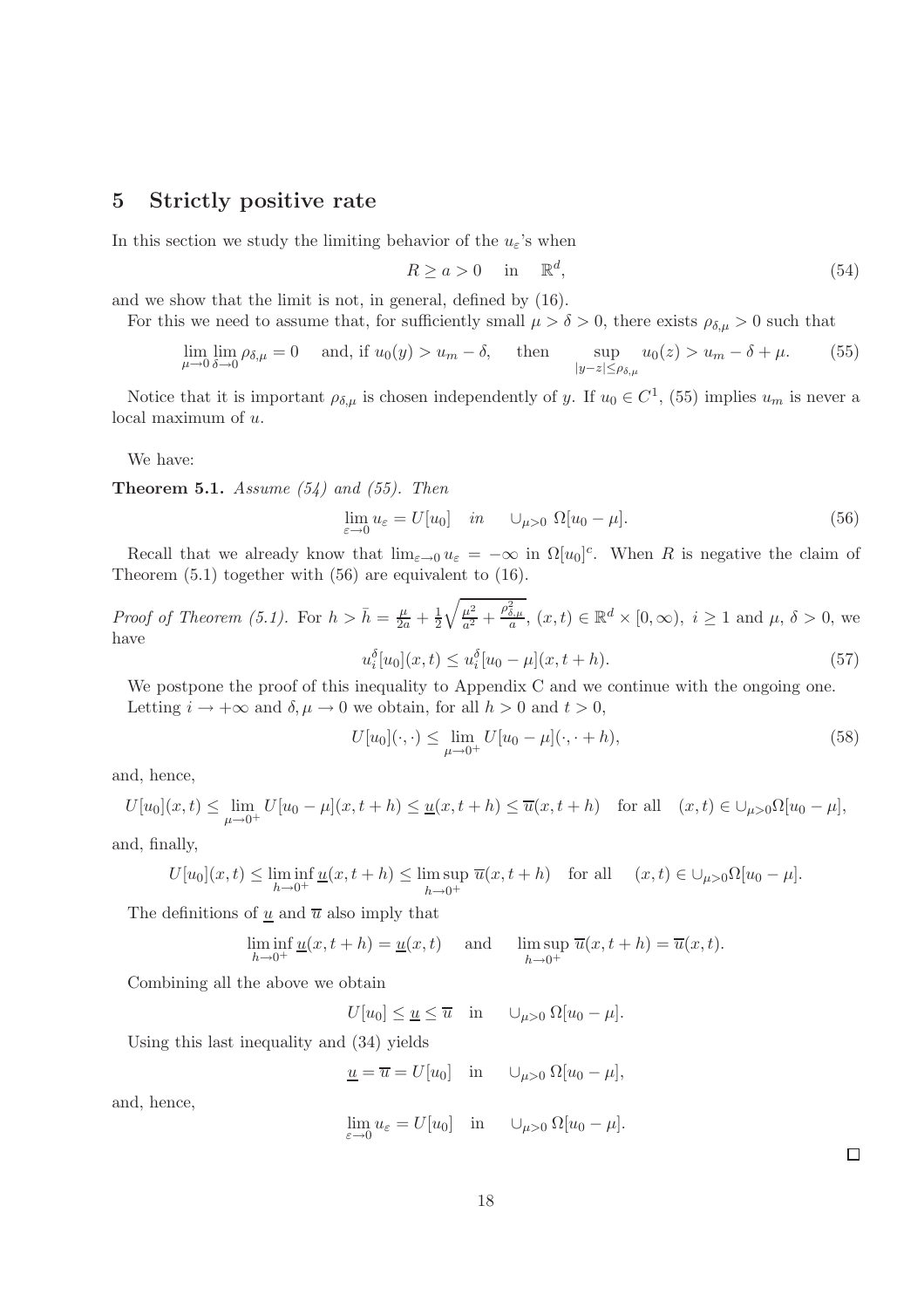### 6 Conclusions

We showed that the local uniform limit, as  $\varepsilon \to 0$ , for the parabolic problem (1) with finite time extinction is naturally set in the exponential regime (3) and that the formal limit is apparently the variant (7) of the standard eikonal equation. The new ingredient is an obstacle that depends on the solution itself.

The variational inequality admits many solutions (see Appendix A) and the difficulty is to select the correct additional information. This is easy when the rate  $R$  is negative, as shown in Section 2. Since, in this case it is enough to enforce the Dirichlet boundary condition on the boundary of the unknown open set  $\Omega$  where the liminf of  $u_{\varepsilon}$ 's is finite. This is due to the fact that, for concave Hamiltonians, the supremum of two supersolutions is still a supersolution.

When the rate  $R$  is positive we do not have easy super-solutions at hand, and the answer is more elaborate. It requires an iterative procedure which allows us to identify again the limit of the  $u_{\varepsilon}$ 's. The key ingredients are boundary conditions for (7) that involve state constraints and which are seen through a control problem.

If the R changes sign we can only bound from above and below the limsup and liminf of the  $u_{\varepsilon}$ 's by upper and lower solutions,  $\bar{u}$  and u (Section 3).

In terms of the biological motivation, our results qualitatively mean that the specific form of the survival threshold (a square root here) is irrelevant for the asymptotic problem. It also shows that the exponential shape is deeply influenced by the survival threshold except when  $R$  is nonpositive.

We conjecture that these upper and lower solutions are in fact equal and the correct setting (implying uniqueness) is to find a pair  $(u, \Omega)$  for which we can impose both Dirichlet and state constraints boundary conditions. Both establishing directly these boundary conditions for the semi-limits of the  $u_{\varepsilon}$ 's as well as developing a theory of state constraints boundary conditions for time varying, nonsmooth domains are very challenging mathematical issues.

#### A Non-uniqueness

To explain the difficulty for (7), we present here counter-examples for uniqueness and elaborate further conditions. Recall that the problem is to find pairs  $(u, \Omega)$  such that u is a viscosity solutions to (7).

A first source for non-uniqueness is the value of u on  $\partial\Omega$ . Indeed assume that R and u<sub>0</sub> are such that there exists a unique viscosity solution  $u^1$  of (12) or, more generally, with  $u^1$  defined in (10) and (11). For all  $\eta \geq u_m$ , we introduce the pair

$$
\Omega_{\eta} = \{(x, t): u^{1}(x, t) \geq \eta\} \quad \text{ and } \quad w_{\eta}(x, t) = \begin{cases} u^{1}(x, t) & \text{if } (x, t) \in \Omega_{\eta}, \\ -\infty & \text{otherwise.} \end{cases}
$$

It can be easily verified that  $(w_n, \Omega_n)$  is a viscosity solution of (7). In order to avoid this artefact, one can add the Dirchlet boundary condition (8) which appeared throughout our constructions. However in the next example we see that this Dirichlet condition is not enough to obtain uniqueness. In fact a state constraint boundary condition is hidden behind the property  $u^1 = -\infty$  in the complement of  $\overline{\Omega}_n$  and we do not take it into account here.

Example Let

$$
R(x) = 1 \quad \text{and} \quad u_0(x) = -x^2.
$$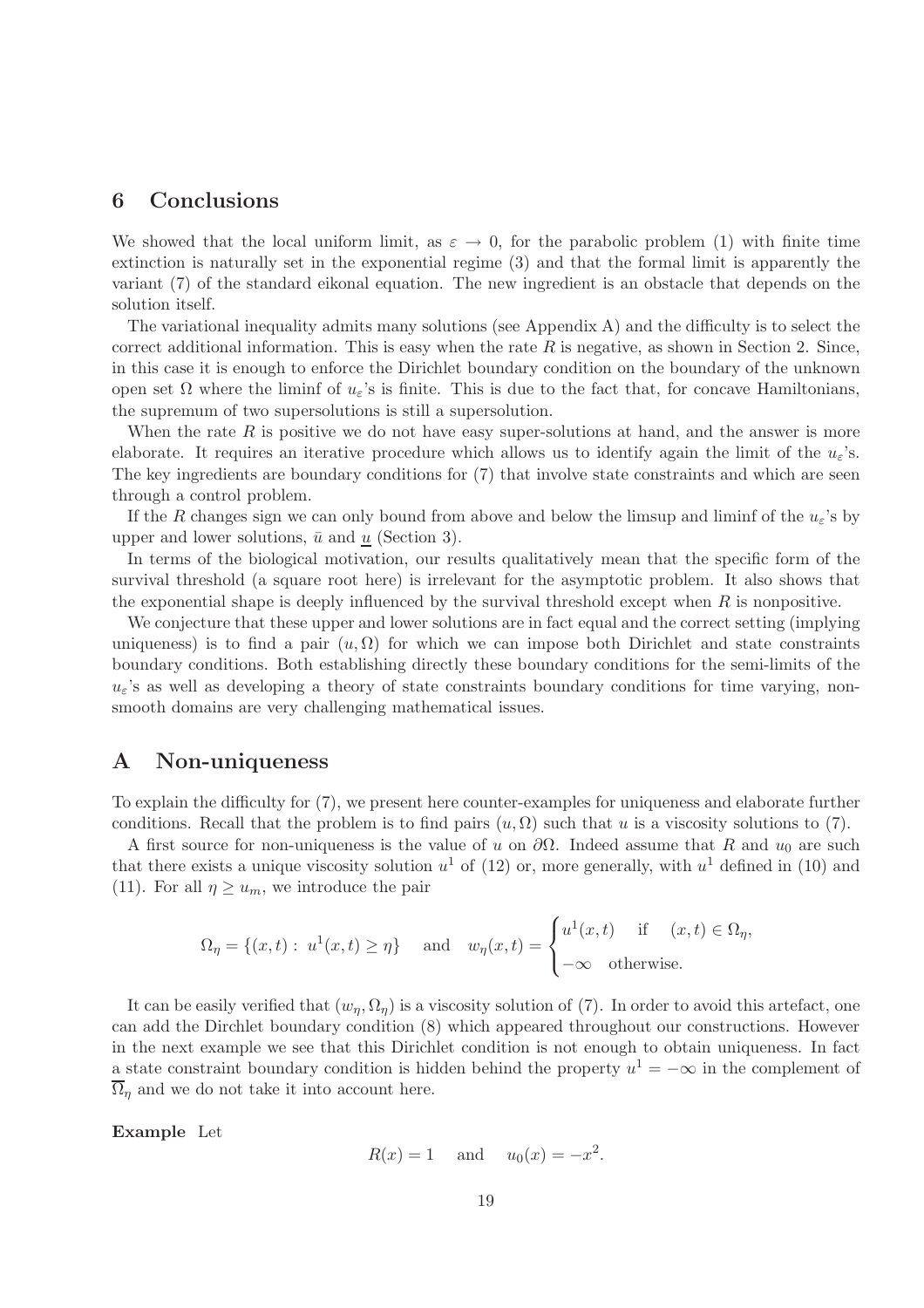A simple computation shows that in this case the  $u^1$  defined in (12) is given by

$$
u^{1}(x,t) = t - \frac{x^{2}}{1+4t}.
$$

Therefore the first truncation of  $u^1$ , namely the pair  $(\widetilde{u}, \widetilde{\Omega})$ 

$$
\widetilde{u}(x,t) = \begin{cases} t - \frac{x^2}{1+4t} & \text{for} \quad t - \frac{x^2}{1+4t} \ge u_m, \\ -\infty & \text{otherwise,} \end{cases}
$$

and

$$
\Omega = \{(x, t) : \tilde{u}(x, t) > -\infty\},\
$$

is a viscosity solution of (7). As a matter of fact this is the maximal sub-solution to (7), (8) but it does not satisfy the state constraint boundary condition. To see this choose  $u_m = -0.04$ . The point (1, 2) is included in  $\Omega$  since  $\tilde{u}(1, 2) = 0.2 > -004$ . The optimal trajectory associated to this point, giving the value  $\tilde{u}(1, 2) = 0.2$ , is the straight line that connects  $(0, 0.4)$  to  $(1, 2)$ . But we have  $u_0(0.4) = -0.16 < -0.04$ . So the point  $(0, 0.4)$  is not included in  $\Omega$ . Therefore a part of the optimal trajectory of the point  $(1, 2)$  is not included in  $\Omega$ . Hence  $\tilde{u}$  does not satisfy the state constraint condition.

Following the arguments in Section 4 we can find a viscosity solution to (7) and (8). Indeed using (48) it is possible to compute explicitly the function  $U[u_0] = \lim_{\delta \to 0} U^{\delta}[u_0] = \lim_{\delta \to 0} u_2^{\delta}[u_0]$  to find

$$
\breve{u}(x,t) = \begin{cases} t - \frac{x^2}{1+4t} & \text{if } -\frac{x^2}{(1+4t)^2} \ge u_m, \ t - \frac{x^2}{1+4t} \ge u_m, \\ t - \frac{(x-\sqrt{-u_m})^2}{4t} + u_m & \text{if } x > 0, -\frac{x^2}{(1+4t)^2} \le u_m, \ t \ge \frac{(x-\sqrt{-u_m})^2}{4t}, \\ t - \frac{(x+\sqrt{-u_m})^2}{4t} + u_m & \text{if } x < 0, -\frac{x^2}{(1+4t)^2} \le u_m, \ t \ge \frac{(x+\sqrt{-u_m})^2}{4t}, \\ -\infty & \text{otherwise,} \end{cases}
$$

with

$$
\breve{\Omega} = \{(x, t) : \breve{u}(x, t) > -\infty\}.
$$

From Theorem 4.1 we know that  $\check{u}$  is indeed the pointwise limit of the  $u_{\varepsilon}$ 's outside the exceptional set  $\{(x,t): u(x,t) = u_m\}.$ 

However, in general  $\tilde{u} \neq \tilde{u}$ . Consider, for instance, the value  $u_m = -0.04$ . Then

$$
\widetilde{u}(1,2) = 0.2
$$
,  $\widetilde{u}(1,2) = 0.15$ ,  $\widetilde{u}(1,2.21) = 0.02$ ,  $\widetilde{u}(1,2.21) = -\infty$ .

and, consequently,

$$
\breve{\Omega}\varsubsetneq\widetilde{\Omega}.
$$

According to Section 4, the state constraint boundary condition is satisfied for  $\check{u}$ , which motivates our conjecture in Section 6.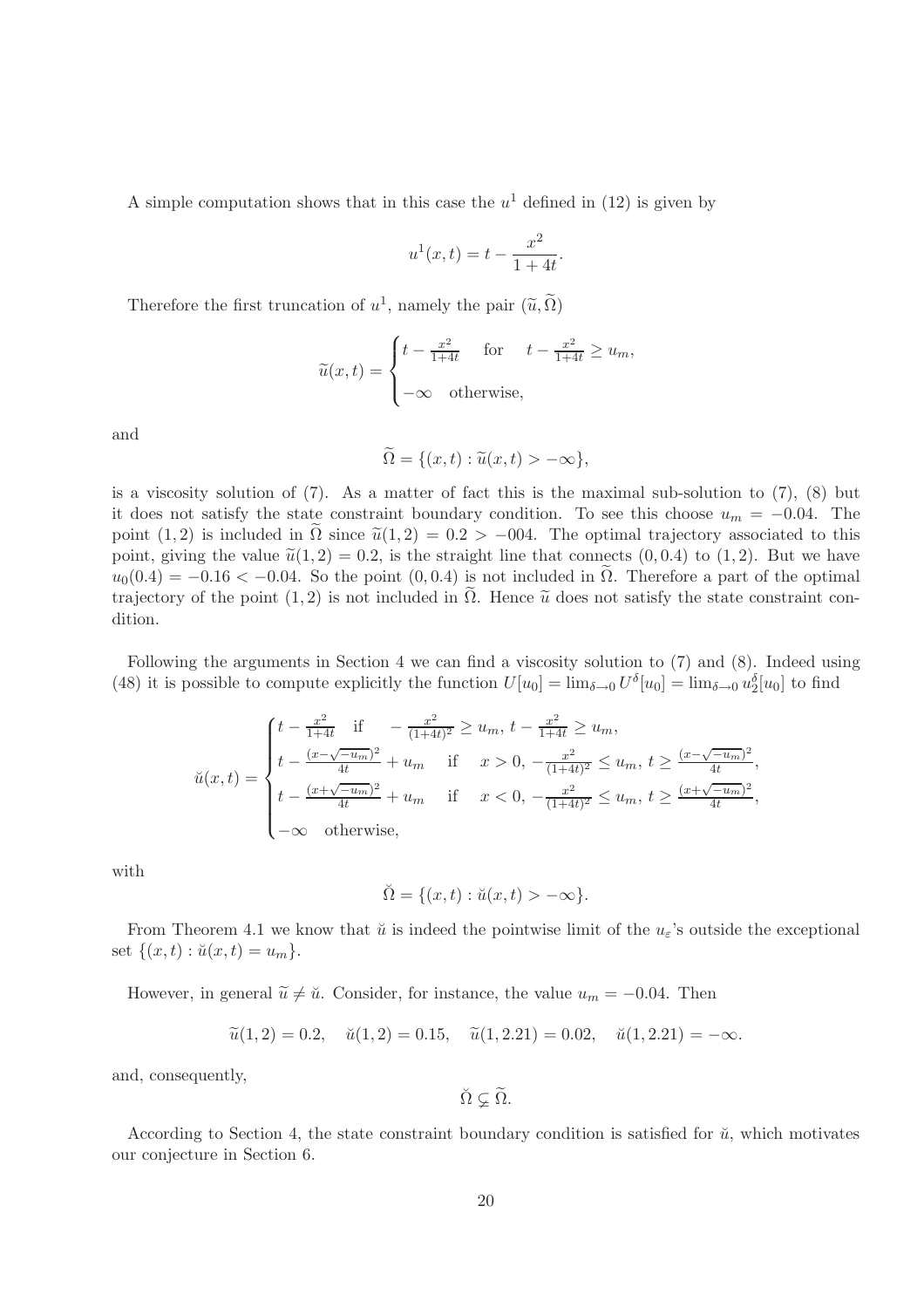#### $\mathbf{B}$   $u_i^{\delta}$  $\mathcal{E}^\delta_i[u_0] \text{ is a minimal solution of (32) in } \mathcal{C}_i^\delta$  $\int\limits_{i}^{\delta}[u_0]$

Here we prove that  $u_i^{\delta}[u_0]$  is a minimal solution of (32) in  $\mathcal{C}_i^{\delta}[u_0]$  by showing that, for any super-solution w of (32) in  $\mathcal{C}_i^{\delta}[u_0]$ , we have

$$
u_i^{\delta}[u_0] \le w \quad \text{in} \quad \mathcal{C}_i^{\delta}[u_0]. \tag{59}
$$

To this end we assume that  $\gamma : [0, t] \to \Omega_{i-1}^{\delta}[u_0]$  is a  $C^1$ -trajectory, with  $\gamma(t) = x \in C_i^{\delta}[u_0]$ . Since  $i-1$  $\mathcal{C}_i^{\delta}[u_0]$  is the set of points that can be connected by a  $C^1$ -trajectory in  $\Omega_{i-1}^{\delta}[u_0]$  to some point in  $\mathbb{R}^d$ at time  $t = 0$ , it follows that  $\gamma$  is included in  $\mathcal{C}_i^{\delta}[u_0]$ .

Let w be a super-solution of (32) in  $\mathcal{C}_i^{\delta}[u_0]$  and define, for  $s \in [0,t]$ ,  $\varphi(s) = w(\gamma(s),s)$ . It is clear that  $\varphi$  is lower semi-continuous.

We claim that  $\varphi$  is a viscosity super-solution of

$$
\varphi' \ge -\frac{|\dot{\gamma}|^2}{4} + R(\gamma) \qquad \text{in} \quad (0, t). \tag{60}
$$

We postpone the proof of this claim to the end of the present paragraph and we proceed noticing that the function

$$
\psi(t) = \int_0^t \left( -\frac{|\dot{\gamma}(s)|^2}{4} + R(\gamma(s)) \right) ds + w(\gamma(0), 0),
$$

is a subsolution of (60). Using the standard comparison principle we then obtain

$$
w(x,t) = \varphi(t) \ge \int_0^t \big( -\frac{|\dot{\gamma}(s)|^2}{4} + R(\gamma(s)) \big) ds + u_0(\gamma(0)),
$$

and, since this is true for any  $C^1$ -trajectory  $\gamma$ , (59) follows.

It remains to prove (60). Let  $\phi \in C^1((0,t))$  be a test function, assume that  $\bar{t}$  is a strict minimum point of  $\varphi - \phi$  and consider the function

$$
F_{\mu}(y,t) = w(y,t) - \phi(t) + \frac{|y - \gamma(t)|^2}{\mu^2} + (t - \bar{t})^2,
$$

which attains a local minimum at a point  $(y_{\mu}, t_{\mu})$  such that, as  $\mu \to 0$ ,

$$
(t_{\mu} - \bar{t}) \to 0 \quad \text{and} \quad \frac{|y_{\mu} - \gamma(t_{\mu})|^2}{\mu^2} \to 0. \tag{61}
$$

Since  $w$  is a super-solution we have

$$
\phi'(t_{\mu}) + \frac{2(\gamma(t_{\mu}) - y_{\mu})}{\mu^2} \cdot \dot{\gamma}(t_{\mu}) + 2(t_{\mu} - \bar{t}) \geq \left| \frac{2(y_{\mu} - \gamma(t_{\mu}))}{\mu^2} \right|^2 + R(y_{\mu}).
$$

Using the latter and the elementary inequality

$$
q \cdot \dot{\gamma}(t) - q^2 \le \frac{|\dot{\gamma}(t_\mu)|^2}{4},
$$

we obtain

$$
\phi'(t_{\mu}) + 2(t_{\mu} - \bar{t}) \ge -\frac{|\dot{\gamma}(t_{\mu})|^2}{4} + R(y_{\mu}),
$$

and, after letting  $\mu \to 0$ , we conclude using (61).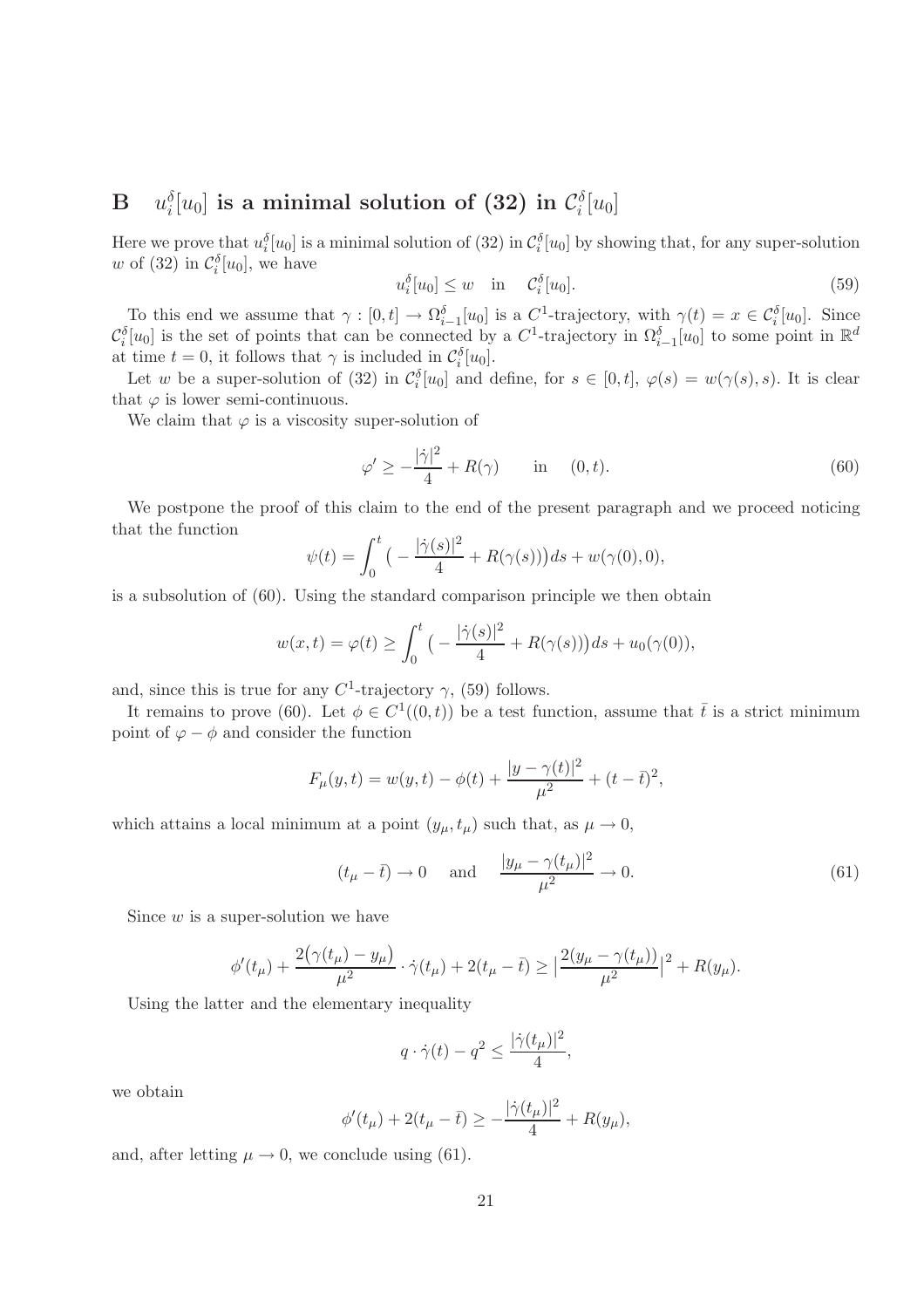# C Proof of  $(57)$

We prove by induction on i that, for all  $h > \bar{h} = \frac{\mu}{2a} + \frac{1}{2}$ 2  $\sqrt{\mu^2}$  $\frac{\mu^2}{a^2} + \frac{\rho_{\delta,\mu}^2}{a}, i > 1, \delta > 0, \text{and } (x, t) \in \mathbb{R}^d \times [0, \infty),$  $u_i^{\delta}[u_0](x,t) \leq u_i^{\delta}[u_0 - \mu](x,t+h).$ 

Recall that  $u_1^{\delta}[u_0] = u^1[u_0]$  and  $u_1^{\delta}[u_0 - \mu] = u^1[u_0 - \mu] = u^1[u_0] - \mu$ , where  $u^1[u_0]$  solves

$$
\begin{cases} u_t^1[u_0] = |Du^1[u_0]|^2 + R & \text{in } \mathbb{R}^d \times (0, +\infty), \\ u^1[u_0] = u_0 & \text{on } \mathbb{R}^d \cap \{0\}. \end{cases}
$$
 (62)

From (62) and  $R \ge a$  we find

$$
u^{1}[u_{0}](\cdot,t) + ah - \mu \leq u^{1}[u_{0}](\cdot,t+h) - \mu = u^{1}[u_{0} - \mu](\cdot,t+h).
$$

Therefore, for all  $h > \bar{h} \geq \mu/a$ , we have

$$
u^{1}[u_{0}](\cdot,t) \leq u^{1}[u_{0}-\mu](\cdot,t+h),
$$

and, consequently,

$$
u_1^{\delta}[u_0](\cdot,t) \leq u_1^{\delta}[u_0 - \mu](\cdot,t+h).
$$

Assume next that, for all  $h > \bar{h}$  and  $t > 0$ ,

$$
u_i^{\delta}[u_0](\cdot,t) \leq u_i^{\delta}[u_0 - \mu](\cdot,t+h).
$$

It follows that, for all  $h > \bar{h}$ ,

$$
\Omega_i^{\delta}[u_0] + he_t \subset \Omega_i^{\delta}[u_0 - \mu],\tag{63}
$$

where  $e_t$  is the unit vector in the direction of time axis.

Assume that  $(x,t) \in C_{i+1}^{\delta}[u_0] \subset \Omega_i^{\delta}[u_0]$  and let  $\gamma$  be a  $C^1$ -trajectory in  $\Omega_i^{\delta}[u_0]$  connecting  $(x,t)$  to a point  $(y, 0)$  with  $u_0(y) > u_m - \delta$ . It follows from (55) that there exists  $z \in \mathbb{R}^d$  such that  $|z - y| < \rho_{\delta, \mu}$ and  $u_0(z) > u_m - \delta + \mu$ . Without loss of generality we can take  $u_0(z) \ge u_0(y)$ .

The claim is that the trajectory  $\widetilde{\gamma} : [0, t + h] \to \mathbb{R}^d$  defined by

$$
\widetilde{\gamma}(s) = \begin{cases} h^{-1}s(y-z) + z & \text{if } 0 \le s \le h, \\ \gamma(s-h) & \text{for } h < s \le t+h, \end{cases}
$$
\n(64)

is included in  $\Omega_i^{\delta}[u_0 - \mu]$ .

Indeed notice that, for all  $h > \bar{h}$ ,

$$
-\frac{|y-z|^2}{4h}+ah\geq\mu\geq0.
$$

Consequently, it follows from  $R(x) \ge a$  and (49) that the straight line connecting  $(y, h)$  to  $(z, 0)$  is included in  $\Omega^{\delta}[u_0 - \mu] = \cap_j \Omega^{\delta}_j[u_0 - \mu]$ , and, in particular, it is included in  $\Omega^{\delta}_i[u_0 - \mu]$ . Therefore, for all  $0 \le s \le h$ , the point  $(\tilde{\gamma}(s), s)$  is included in  $\Omega_i^{\delta}[u_0 - \mu]$ .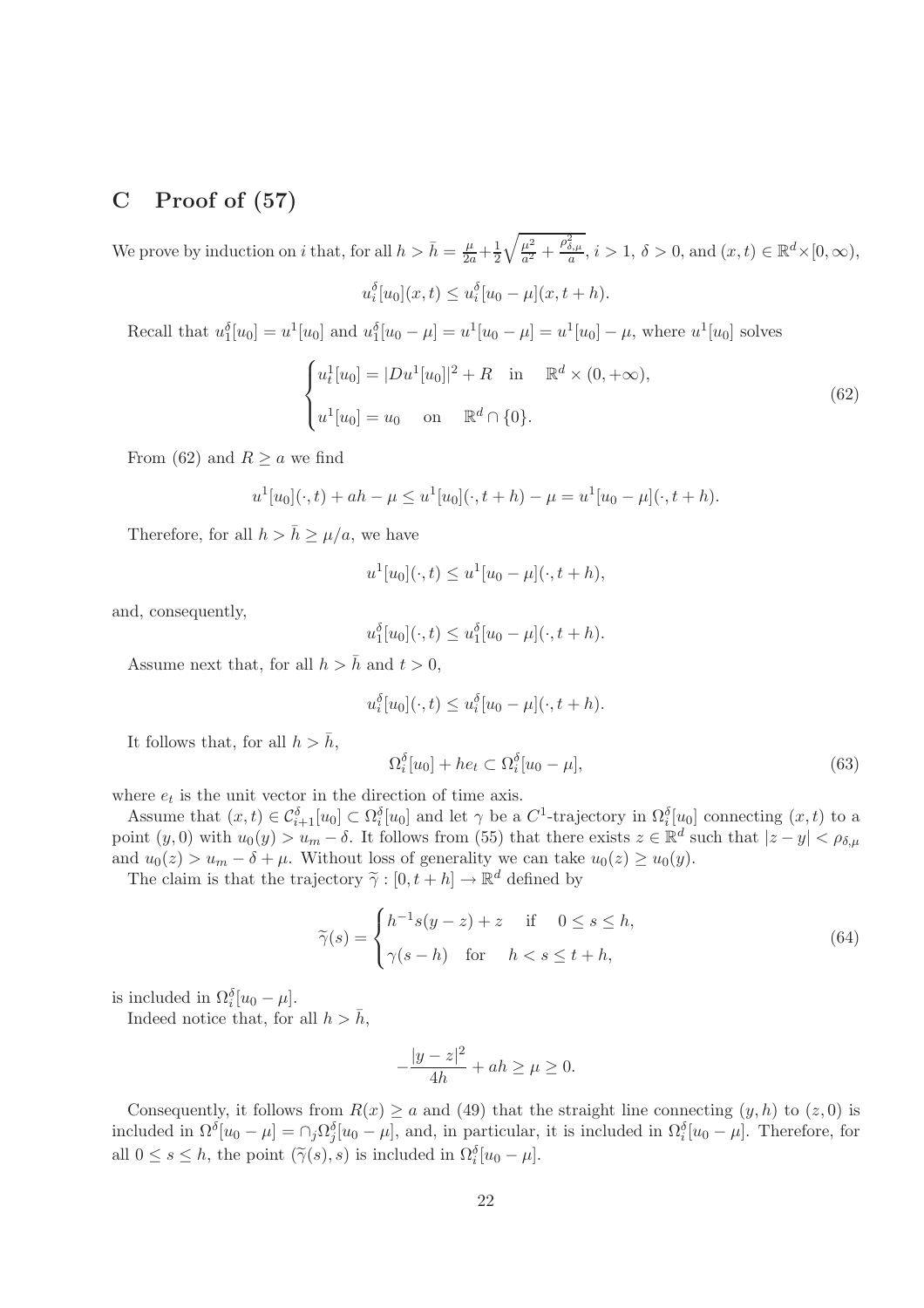Moreover using (63) we find that  $\gamma + he_t \in \Omega_i^{\delta}[u_0 - \mu]$ . Hence, for all  $h < s$ ,  $(\widetilde{\gamma}(s), s) \in \Omega_i^{\delta}[u_0 - \mu]$ . Thus we conclude that  $\widetilde{\gamma}$  is included in  $\Omega_i^{\delta}[u_0 - \mu]$ .

Next write

$$
\int_0^{t+h} \left(-\frac{|\dot{\tilde{\gamma}}(s)|^2}{4} + R(\tilde{\gamma}(s))\right)ds + u_0(z) - \mu = \int_0^t \left(-\frac{|\dot{\gamma}(s)|^2}{4} + R(\gamma(s))\right)ds + \int_0^h \left(-\frac{|\dot{\tilde{\gamma}}(s)|^2}{4} + R(\tilde{\gamma}(s))\right)ds + u_0(z) - \mu.
$$
\n(65)

It follows that

$$
\int_0^h \left(-\frac{|\dot{\tilde{\gamma}}(s)|^2}{4} + R(\tilde{\gamma}(s))\right)ds + u_0(z) - \mu \ge u_0(y). \tag{66}
$$

If this is true, then using (29), (65) and (66) we obtain, for all  $h > \bar{h}$  and  $t > 0$ ,

$$
u_{i+1}^{\delta}[u_0](\cdot,t) \leq u_{i+1}^{\delta}[u_0 - \mu](\cdot,t+h),
$$

and we deduce (57).

It remains to prove (66). Since  $R \ge a$ , in view of (64), we have

$$
\int_0^h \left(-\frac{|\dot{\tilde{\gamma}}(s)|^2}{4} + R(\tilde{\gamma}(s))\right)ds + u_0(z) - \mu \ge -\frac{|y-z|^2}{4h} + ah + u_0(z) - \mu,
$$

 $u_0(z) \ge u_0(y)$  and, for all  $h > \bar{h}$ ,

$$
-\frac{|y-z|^2}{4h} + ah \ge \mu.
$$

### References

- [1] M. Bardi and I. Capuzzo-Dolcetta. *Optimal control and viscosity solutions of Hamilton-Jacobi-Bellman equations.* Systems & Control: Foundations & Applications. Birkhäuser Boston Inc., Boston, MA, 1997. With appendices by Maurizio Falcone and Pierpaolo Soravia.
- [2] G. Barles. *Solutions de viscosit´e des ´equations de Hamilton-Jacobi*, volume 17 of *Math´ematiques & Applications (Berlin) [Mathematics & Applications]*. Springer-Verlag, Paris, 1994.
- [3] G. Barles, L. C. Evans, and P. E. Souganidis. Wavefront propagation for reaction-diffusion systems of PDE. *Duke Math. J.*, 61(3):835–858, 1990.
- [4] G. Barles, S. Mirrahimi, and B. Perthame. Concentration in Lotka-Volterra parabolic or integral equations: a general convergence result. *Methods Appl. Anal.*, 16(3):321–340, 2009.
- [5] G. Barles and B. Perthame. Concentrations and constrained Hamilton-Jacobi equations arising in adaptive dynamics. *Contemp. Math.*, 439:57–68, 2007.
- [6] P. Cardaliaguet. A note on the regularity of solutions of Hamilton-Jacobi equations with superlinear growth in the gradient variable. *ESAIM: COCV*, 15(2):367–376, 2009.